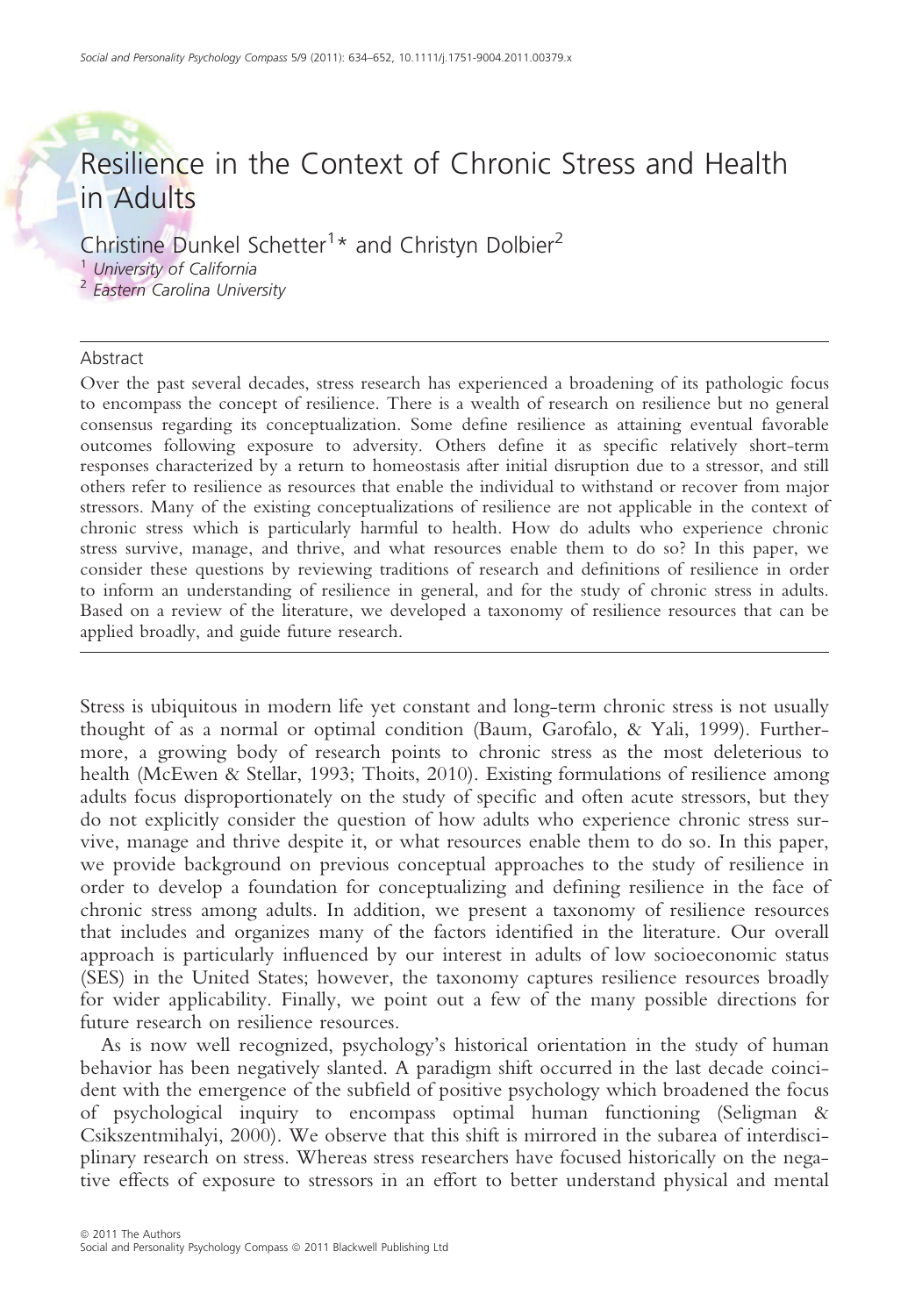illness, a few early approaches emphasized positive adaptation (e.g., Antonovsky, 1987; Kobasa, 1979; Taylor, 1983), and recent studies echo this theme (e.g., Antoni et al., 2009; Hou, Law, Yin, & Fu, 2010; Ong, Bergeman, Bisconti, & Wallace, 2006). Many researchers use the term resilience to describe various aspects of these adaptive processes.

### Research Traditions in the Study of Resilience

The inherent resilience of humans in the face of adversity has been investigated from various different psychological perspectives. Three individual traditions of research set the stage for current research. A starting point was in the study of developmental psychopathology among children who experienced adversity in early life in the form of physically abusive homes, parents with mental illness or substance abuse, or poverty (Cicchetti & Garmezy, 1993; Cohler, 1987; Garmezy, 1991; Luthar, 1993, 2003; Masten, Best, & Garmezy, 1990; Werner, 1993). Outcomes of interest were typically children's mental health, school performance, social behavior or cognitive development. For example, the Dunedin study of childhood maltreatment studied effects on antisocial behavior (Moffitt, Caspi, Rutter, & Silva, 2001; Rutter, 2006). As Masten (2001) observed, resilience in this context was originally considered relatively rare and rather remarkable given the severity of the stressful situations. However, resilience was later described as 'ordinary magic', to convey that successful adaptation in children, while quite remarkable, is more common than originally thought.

A second tradition of research related to resilience involved the study of people with life threatening medical conditions such as HIV or cancer, and examined the factors associated with adjustment to the disease, quality of life, remission or survival. For example, Taylor (1983) documented the predominance of positive adaptation to breast cancer through intuitive and skillful use of illusory cognitions that afforded women a greater sense of control over their disease, higher self-esteem, and greater optimism about the future. Taylor's ensuing work pointed to adult emotional adaptability to threat and set the stage for considerable research that followed on growth, meaning and benefit-finding in illness or following other health-related threats and losses (Bower, Kemeny, Taylor, & Fahey, 1998; Pakenham & Cox, 2009; Park, Chmielewski, & Blank,  $2010$ .

A third perspective on resilience focuses on responses to acute trauma. Here researchers have examined how adults adapt emotionally to traumatic events especially community disasters such as Hurricane Katrina (Kilmer, Tedeschi, & Calhoun, 2010), and also events such as traumatic injury (deRoon-Cassini, Mancini, Rusch, & Bonanno, 2010). Common outcomes in this research include trauma-related psychopathology especially post-traumatic stress symptoms, as well as positive outcomes ensuing from traumatic events, referred to widely as posttraumatic growth. This tradition of research has informed us that a majority of adults are able to withstand trauma and continue functioning reasonably well in the near aftermath (Bonanno, 2004, 2005). For example, a subset of adults who experienced either lower levels or shorter duration of negative emotional responses to major traumas such as the World Trade Center attack in New York City have been characterized as 'resilient' (Bonanno, Galea, Bucciarelli, & Vlahov, 2006). Related research has shown that despite adversity, human beings are happy or satisfied with their lives most of the time, and that various neural and affective mechanisms promote positive emotional states (Fredrickson & Joiner, 2002; Gilbert, 2006; Urry et al., 2004). Although not the main focus here, attention is directed to related research on biological resilience (cf. Bower et al., 2008; Dienstbier & Zillig, 2009; Epel, McEwen, & Ickovics, 1998; Feder, Nestler, Westphal, & Charney, 2010).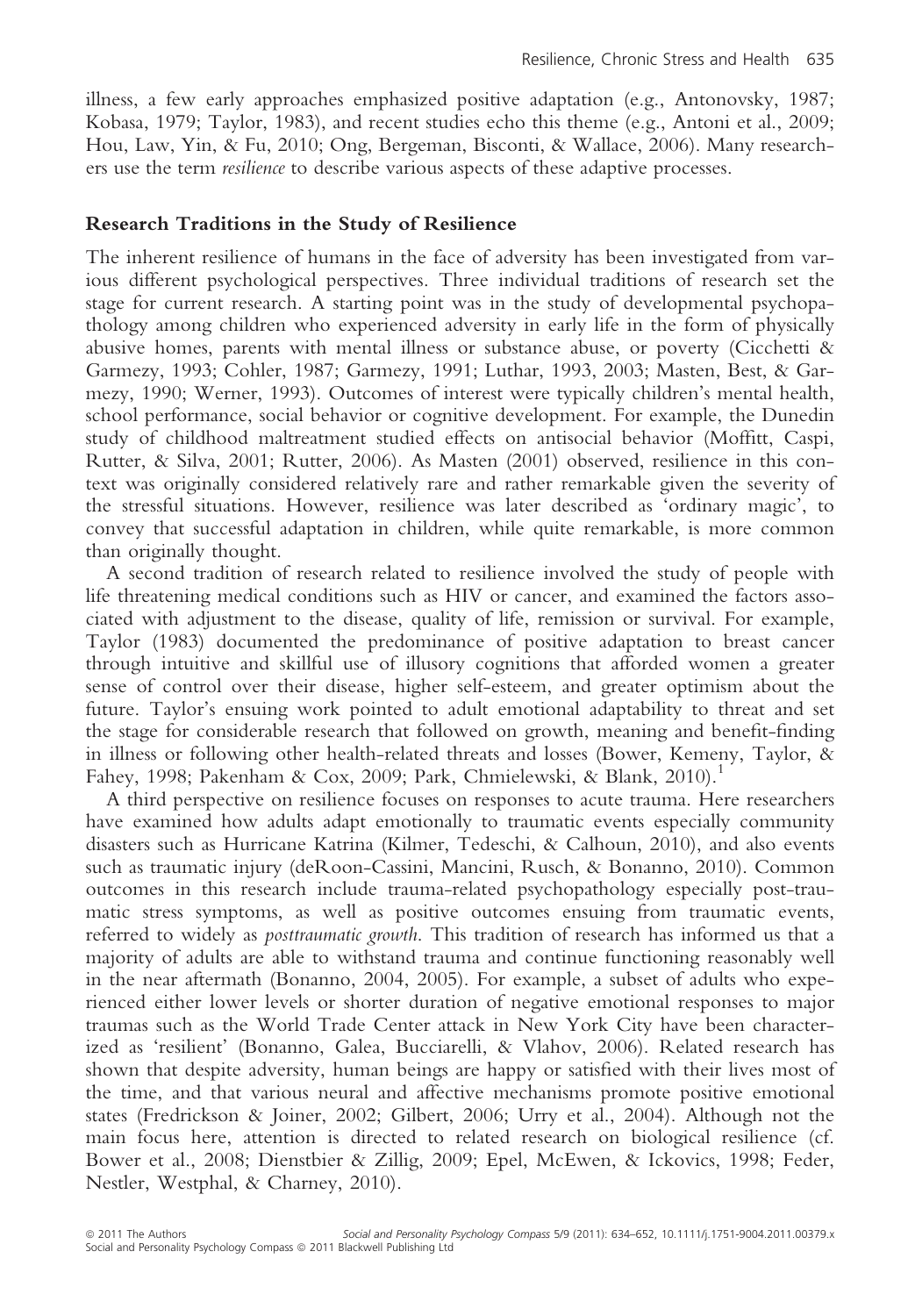Thus, resilience and related phenomena have been popular topics in psychology. Past research has focused on developmental outcomes, adjustment to adult disease, and reactions to traumatic events and has established that resilience appears to be within the basic capacity of humans, but varies considerably across individuals like many other human characteristics (Bonanno, Westphal, & Mancini, 2010; Rutter, 2006).

# Resilience: Different Things to Different Scholars

Although a popular concept in psychology, the term resilence has been used in many different ways (Bonanno, 2004; Carver, 1998; Garmezy, 1991; Kaplan, 1999; Luthar, Cicchetti, & Becker, 2000; O'Leary & Ickovics, 1995; Rutter, 2006). Many researchers use the term to refer to outcomes resulting from stressful situations. For instance, Masten (2001) defines resilience broadly as good outcomes in spite of serious threats to adaptation or development. Similarly, Bonanno et al. (2010) define resilience as ''an outcome pattern following a potentially traumatic event'' (p. 1.3). Others refer to resilience as particular types of responses to stressors (e.g. Carver, 1998). These researchers conceptualize resilience from a homeostatic standpoint, stating that the individual has a prestressor level of functioning that is disrupted by a threatening, harmful or challenging event, following which he or she may return to baseline functioning at some later point in time (cf., Neuman & Fawcett, 2002). Resilient responses may include functioning in different life domains (e.g., work, family, social) and emotional, behavioral and biological responses to acute stressors. Still other perspectives characterize resilience as protective factors that enable or facilitate positive adaptation to stress exposure (e.g., Bonanno, 2004; Fredrickson, 2001; Steinhardt & Dolbier, 2008). Protective factors include individual characteristics or capacities and features of the environment that, when present, emergent or robust are associated with positive adaptation in the face of adversity.

Going a step further, some scholars have distinguished resilience from related concepts. For instance, Carver (1998) who defined resilience as a return to equilibrium following exposure to stressors used the term *thriving* for someone being better off after the experience than they were before (i.e., transformation; Tedeschi & Calhoun, 1995). A person might become more spiritual or more appreciative of life following a traumatic experience. Later, Bonanno (2004) defined recovery as a gradual return to previous levels of functioning after temporary disruption in normal functioning, as contrasted with resilience defined as the ability to maintain a stable equilibrium without disruption following a stressor.

In sum, despite substantial theoretical richness, the many differing definitions and conceptualizations of resilience in the literature foster confusion that must be addressed if research in this area is to progress. We observe that the definition of *resilience* is evolving over time, much like the parallel construct of stress did. Clarity in that literature was gained by distinguishing stressors (events or conditions) from stress responses (e.g., biological, behavioral), and from outcomes of stress processes (health indicators, well being, longer term functioning), and by further differentiating various aspects of the mediating processes (e.g., cognitive appraisal) (Cohen, Kessler, & Gordon, 1995; Lazarus & Folkman, 1984).

In a recent article, Zautra, Arewasikporn, and Davis (2010) advanced the study of resilience with a theoretical formulation that encompasses many of the aforementioned ideas. They define *resilience* as involving three distinguishable though often overlapping components. First, recovery is return to baseline functioning following a major stressor, consistent with a homeostatic approach. Second, *sustainability* is the capacity to continue forward during stressors and maintain functioning without any disruption. Third, the term *growth*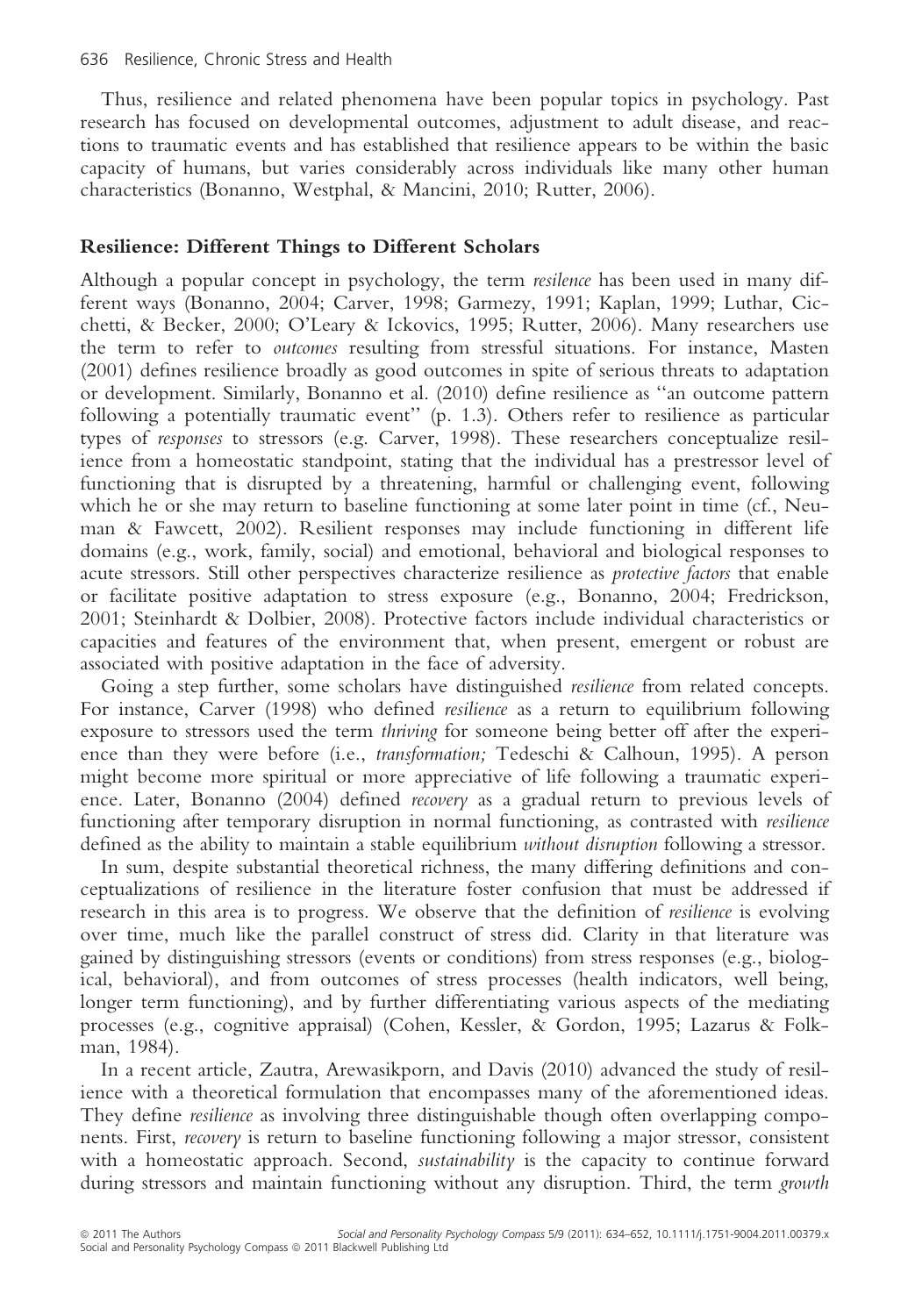refers to enhanced adaptation beyond original levels of functioning. This framework, similar to that of Rutter (1996), is appealing because the term resilience refers to all of the processes involved.

Similar to the concept of stress, resilience may be clarified by viewing it as an overarching process (Glantz & Sloboda, 1999; Rutter, 1996), one which originates from the abilities of and resources available to the individual, which then enable the person to respond adaptively when exposed to a specific stressor or stressors, and can lead to more adaptive outcomes. This approach places greater emphasis on the mechanisms linking resources to outcomes and on moderation effects.

Conceptualizing resilience as a set of processes rather than responses or outcomes is an advancement for many reasons. First, in studies that equate resilience with outcomes, individuals are often categorized as resilient post hoc or after a stressor occurs as a function of adaptive responses or favorable outcomes. This post hoc approach means the definition of resilience may vary depending on the outcome studied (Kaplan, 1999). Second, outcomes are often not final endpoints; rather they also function as mediators of other longer term outcomes (Glantz & Sloboda, 1999; Kaplan, 1999). Third, a focus on resilience as outcomes minimizes the effects of the situation or context in which resilience occurs. Finally, a focus on resilience as outcomes examines the phenomena downstream whereas moving the focus upstream permits better prediction and possible prevention.

With these points in mind, we defined *resilience* in the context of chronic stress as the process involving an ability to withstand and cope with ongoing or repeated demands and maintain healthy functioning in different domains of life such as work and family. This definition of resilience is consistent with that of Ryff and Singer (2003) who refer to resilience as the *capac*ity to maintain or regain multiple aspects of positive psychological functioning in the face of difficult life circumstances or demanding transitions. Similarly, Garmezy (1993) writes of resilience as a capacity for successful adaptation in the face of hardship. We are neither the first nor undoubtedly the last to discuss resilience as a capacity of individuals, but we hope to clarify these issues somewhat in this review by positing that a focus on individual capacities as a distinct component of resilience processes is useful (cf., Waugh, Fredrickson, & Taylor,  $2008$ ).<sup>2</sup>

# The Context of Chronic Stress

Several authors have suggested that resilience is only meaningful in the context of a stressor, especially particular types that serve as elicitors of resilience (e.g., Glantz & Sloboda, 1999; Kaplan, 1999; Luthar et al., 2000). For resilience to be relevant, a threat, challenge or loss (i.e., a stressor) must be of large enough magnitude to disrupt functioning for at least some individuals who experience it. Furthermore, a person may be resilient with regard to some kinds of stressors, but not others (Rutter, 2006). Thus, one way resilience research may advance is by more closely examining the properties of the stressor or the stressful context, and how it is appraised. For example, homeostatic conceptualizations of resilience that involve return to prior level of functioning after a stressor apply well to acute or episodic stressors which are typically discrete or time-constrained with defined start and end points. However, findings within this context may not apply well to ongoing, chronic stress such as the stressors involved in life-long socioeconomic disadvantage that have no clear beginning or ending. It is precisely this phenomenon – resilience in adults who experience high levels of chronic and ongoing stressors – that interests us.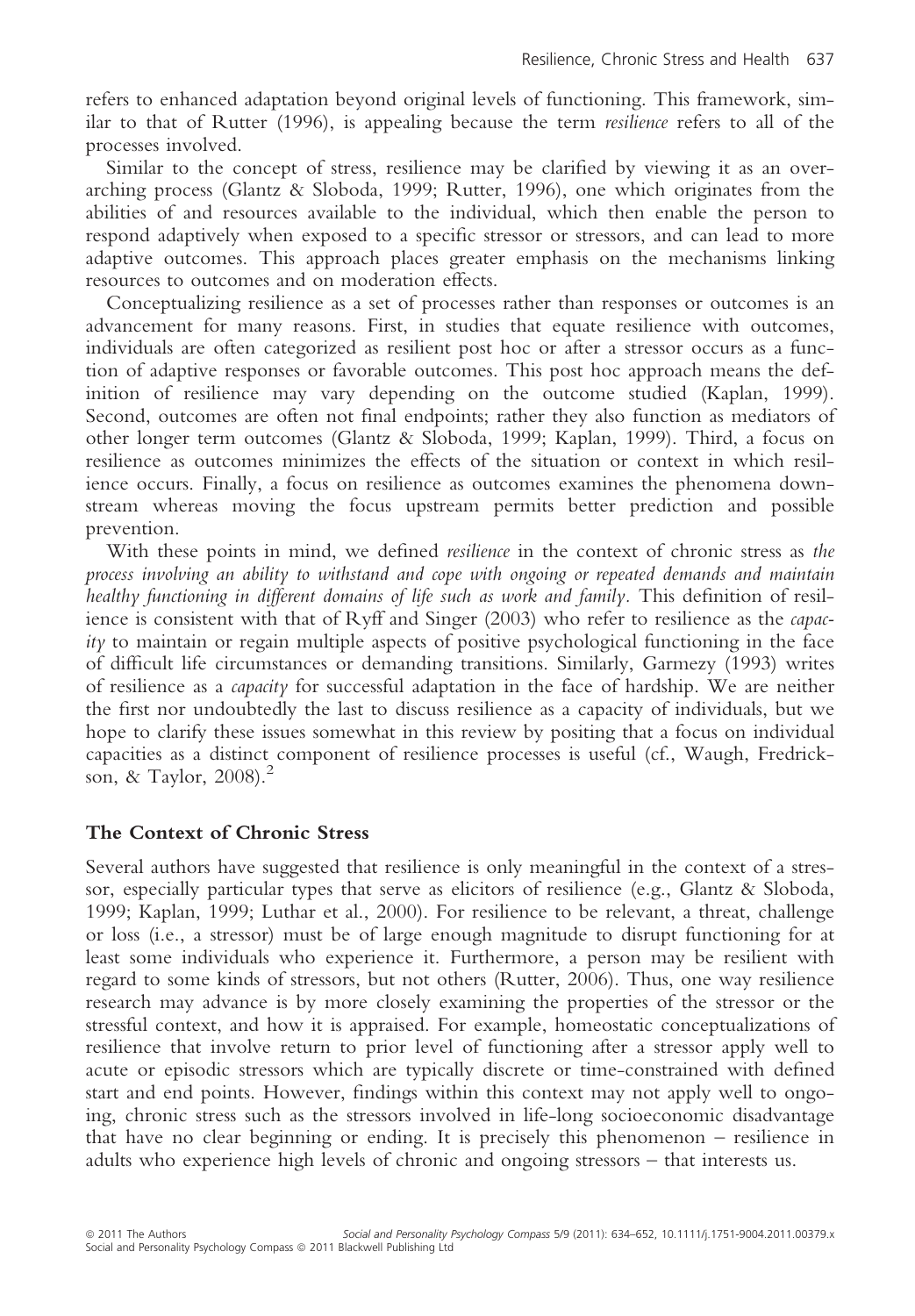Chronic stress has not been uniformly defined either. A key feature across definitions, however, is the nature of the demands as *enduring and without a clear ending*. Chronic stressors are long-lasting and the person either does not know whether or when the challenge will end, or can be certain that it will go on for a very long time and may never end. In fact, the circumstances are often composed of multiple stressors. Gottlieb (1997) broadly describes chronic stress as a vast array of life difficulties and conditions, varying in form and severity and, among which, some appear in the foreground and some are the background of people's daily lives. For example, a noisy, dirty and unsafe neighborhood is a background stressor whereas an auto accident or robbery is episodic. Stronger conceptions of stress distinguish between chronic and episodic stressors (e.g., Hammen, 2005), which is a critical distinction for advancing the science on stress and resilience.

Chronic stress is defined here as ongoing demands that threaten to exceed the resources of an individual in areas of life such as family, marriage, parenting, work, health, housing and finances, and often ensuing from very low income, role strains, or their combination. Those who face chronic stressors in the domains of parenting and family life include single parents, parents of children with learning disabilities or major health problems, and also caregivers of aging parents or spouses who have chronic diseases such as Alzheimer's disease. Long term caregiving turns out to be a potent health threatening stressor (Fortinsky, Tennen, Frank, & Affleck, 2007; Kiecolt-Glaser, Dura, Speicher, & Trask, 1991; Schulz & Beach, 1999). Chronic stress processes in marriage may ensue from low commitment, poor communication and high conflict, or separation or divorce (Powell et al., 2002). Again, there is considerable evidence that marital stress influences health (e.g., Kiecolt-Glaser & Newton, 2001). Chronic stressors in the work domain includes jobs with demanding workloads, with risk of burnout, exposure to physical stressors such as hazards in factories or plants, and work conditions with constant over or under demand. These examples highlight a few of the many sources of chronic stress in various life domains.

A prototype of chronic stress in the literature is that of individuals living under conditions of poverty who are faced with ongoing, high, and simultaneous demands in work, parenting, marriage and other major life domains. Low SES has been linked to higher levels of many forms of stressors including higher chronic threats and challenges (Baum et al., 1999; Chen et al., 2006) ensuing from neighborhood, residence, and financial disadvantage. Many chronic stressors are more likely to be experienced by the poor – living in communities with unsafe conditions such as violence or crime, crowding, noise and air pollution (Fleming, Baum, Davidson, Rectanus, & McArdle, 1987); household density (Johnston-Brooks, Lewis, Evans, & Whalen, 1998); housing instability ⁄frequent relocation; financial strain and food insecurity; long-term unemployment (Ockenfels et al., 1995); physical stressors (e.g., exposure to carcinogens and pathogens); and lack of adequate health care access or low quality health care. Characterizing these chronic stressors associated with low SES underscores that for those living in poverty, stressors tend to co-occur, accumulate and persist. Resilience under conditions of chronic stress in these populations is especially important to study given that low SES is associated with higher rates of adverse physical and mental health outcomes (Adler, Marmot, McEwen, & Stewart, 1999; Adler et al., 1994; Cohen, Doyle, & Baum, 2006; Evans & Kim, 2010; Matthews & Gallo, 2011).

# Mechanisms Linking Chronic Stress and Health

Chronic stress can cause physiological dysregulation including impaired cardiovascular, endocrine, and immune functioning, all processes that individually and together pose a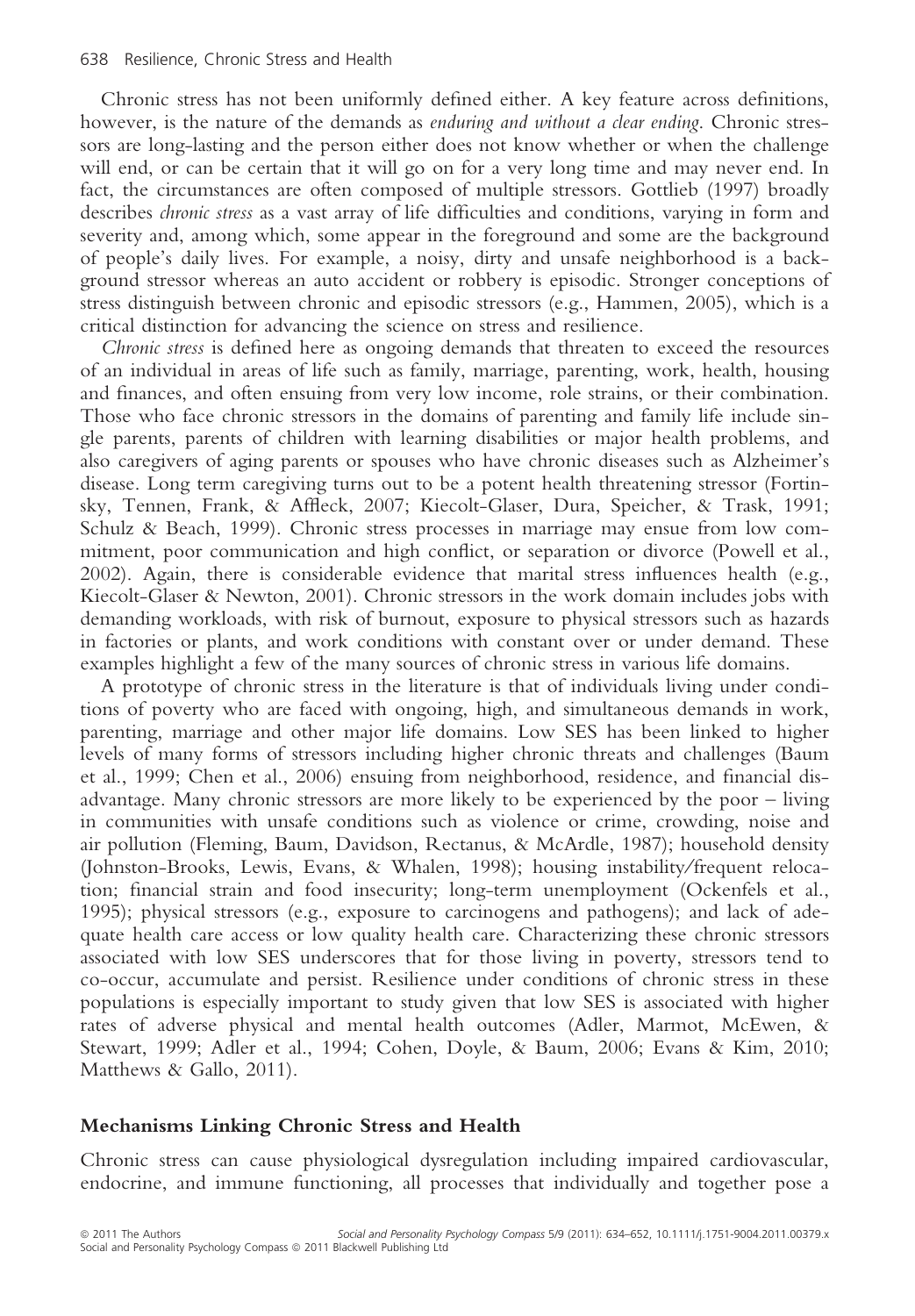variety of health threats. For instance, chronic stress has been implicated in such outcomes as cardiovascular disease and immunosuppression (Miller & Blackwell, 2006; Segerstrom & Miller, 2004). Chronic stressors may also disrupt health protective behaviors such as exercise, sleep and healthy diet, and can give rise to more unhealthy and risky behaviors such as tobacco and substance use (Shaver, Johnston, Lentz, & Landis, 2002; Sinha, 2008).

Various theories and some evidence have addressed the mechanisms linking chronic stressors to morbidity, the most prominent of which involves allostatic load (AL). AL is 'wear and tear' on the body's systems over time from repeated and ⁄or constant adaptation to stressors (McEwen, 1998). This cumulative physiological burden is characterized by impaired function across multiple regulatory systems, particularly the stress arousal systems (i.e., high glucocorticoids and catecholamines) and longer-term measures of metabolism (i.e., poor blood sugar control, accumulation of visceral fat). Empirical evidence implicates AL as an explanation for the link between chronic stress and morbidity (Juster, McEwen, & Lupien, 2010). For instance, Ryff and Singer (2008) found that individuals experienced enduring economic hardships had higher AL compared to those with more fortunate economic histories (see also Geronimus, 1996, 2001; Geronimus, Hicken, Keene, & Bound, 2006 on weathering).

### Resilience Resources in the Context of Chronic Stress

Given the current emphasis on resilience as a set of processes beginning with an individual's capacity or abilities, we present a conceptualization of resilience resources that may operate as direct and indirect contributors to adaptation or as moderators of the effects of stressors on various indicators of health and adjustment. Broadly speaking, resilience resources can be defined as one or more predispositions or characteristics at the individual, social, or community level that foster the ability to maintain functioning and cope despite repetitive and long-lasting demands (Dunkel Schetter, 2010). The emphasis here is on predispositions within the person and, to some extent, within his or her environment. These resources vary among individuals and groups, and may help to provide a comprehensive consideration of the many ways individuals in adverse contexts might withstand and manage stress exposures.

Early stress researchers drew attention to the importance of various types of individual resources such as social support and personality traits in the coping process (Moos & Billings, 1982); these are sometimes also referred to as personal or coping resources (Taylor & Stanton, 2007). However, few have broadly conceptualized what those psychological resources might be, who possesses them, and how they operate to assist in adaptation in the context of chronic stress. One exception is Conservation of Resources (COR) theory developed by Hobfoll (1989, 2011) proposing that individuals try to obtain and conserve resources so as to be prepared to manage stress when it occurs (Hobfoll, 2002). A key premise of COR is that individuals strive to obtain or foster, retain or protect things that they value to aid in the regulation of self, social relations and behavior (Hobfoll, 2011).

Aspinwall and Taylor's (1997) proactive coping model outlined resource accumulation as the building of a reserve of resources in an effort to cope proactively with future threats, but provided limited detail on what the resources were or how they operate. More recently, Gallo and Matthews (Gallo, de los Monteros, & Shivpuri, 2009; Gallo & Matthews, 2003) developed a framework to explain the higher rates of cardiovascular disease in low SES populations. Somewhat similar to these predecessors, they suggest that various types of resources such as perceptions of control or social support operate as a reserve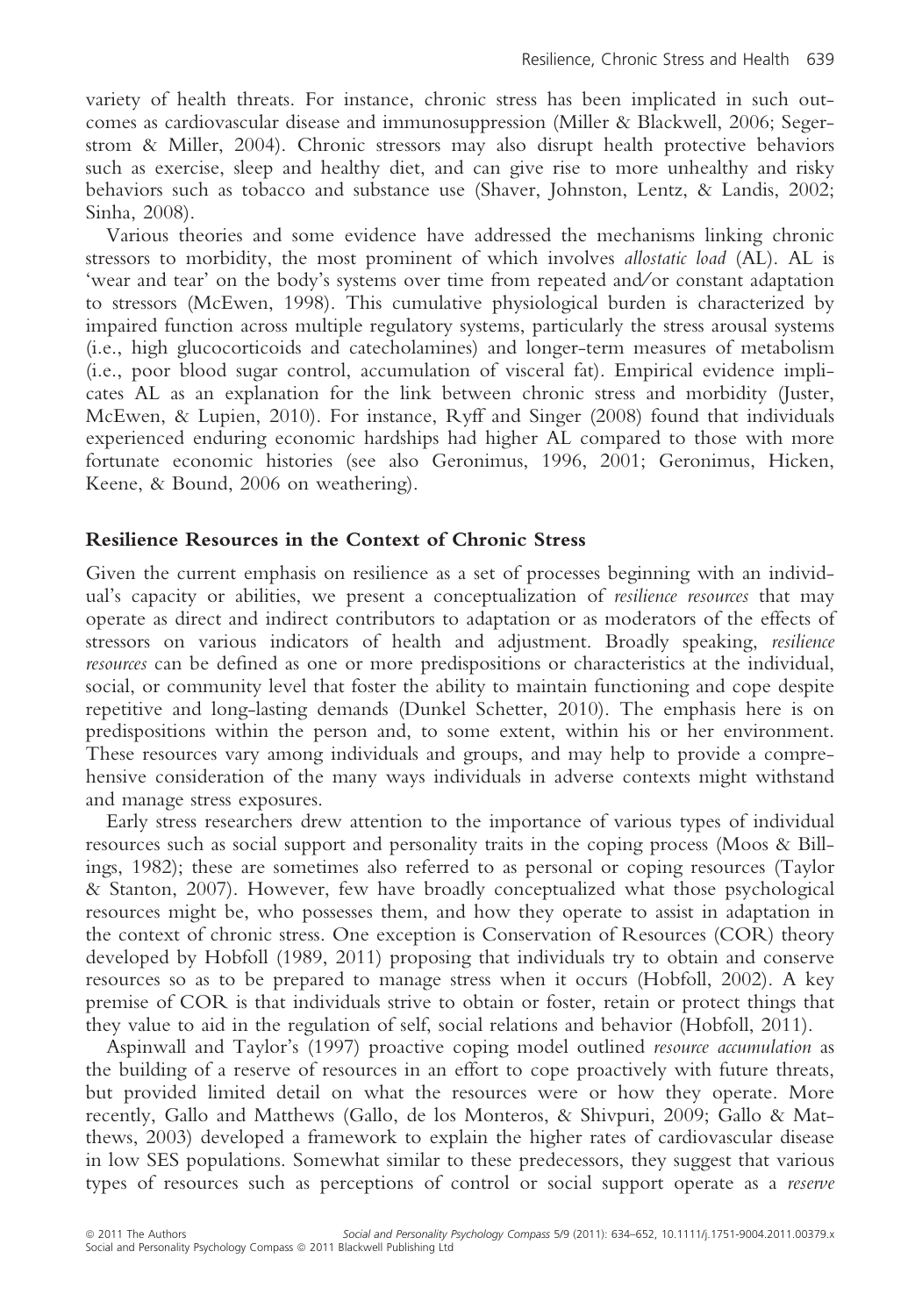capacity for addressing coping demands and, importantly, that individuals of low SES have lower resource levels and less ability to replenish them. Thus, a person's 'reserve capacity' resembles a gasoline tank that may be full, low, or even empty which explains why coping effectively is particularly difficult for some individuals compared to others. Although developed for heart disease, the reserve capacity model has implications for studying SES and health disparities more broadly.

### Taxonomy of Resilience Resources

Given existing theory and research on resilience and related research, we posed this question: What predispositions and emerging characteristics enable a person to withstand long-term and relatively high levels of chronic stressors in adult life? We propose that adaptation<sup>3</sup> in the context of chronic stress is likely to result from one or more personal characteristics or resources that can be called resilience resources (RR), which foster the ability to cope and function well despite severe, repetitive and long-lasting demands (cf., Dunkel Schetter, 2010). To assist researchers in examining the many and varied resources, we compiled a taxonomy of individual resilience resources found in the literature. It centers on the individual and the resources that an individual may possess or access, although the resources themselves may operate at multiple levels of analysis, i.e., intra-individual, interpersonal, group, and the larger collective. The taxonomy includes relatively objective characteristics of the individual such as physical strength, good health or high intelligence, as well as subjective perceptions such as perceived mastery over the environment or perceived support. While the focus of this taxonomy is on the individual who experiences stress, we recognize that resilient relationships such as strong marriages or friendships and cohesive families and communities are also worthy of study (cf. Mullings & Wali, 2001; Reich, Zautra, & Hall, 2010). In general, resources may be inborn, or learned from parents or other role models, and through experience. Also resilience resources may change over time (Segerstrom, 2007), although many of them are quite stable over months or even years. Furthermore, particular resources may emerge from personal experience, and individual resources or combinations of them, may become stronger or weaker as a function of prior experience in confronting earlier stressors (Bonanno et al., 2010).

For classification purposes, the resources are grouped into the following six categories: (1) Personality or dispositional resources; (2) Self and ego-related resources; (3) Interpersonal and social resources; (4) World views and culturally-based beliefs and values; (5) Behavioral and cognitive skills; (6) Other resources. Table 1 lists several resilience resources within each of these categories and a few representative citations for each. Some of these entries such as dispositional optimism have been developed and extensively studied by individual researchers whereas others have no single easily identifiable source. There is inevitably some overlap among the categories and the list is unlikely to be fully comprehensive. Of note, this taxonomy includes single characteristics and clusters of some of the more commonly studied resources in the psychological literature.

Referring to Table 1, considerable psychological research has demonstrated that there are stress-resilient personality and dispositional resources such as the self-healing personality (Friedman, 1991, 2007). This category of resilience resources consists of relatively stable individual traits that develop over the life course, that may have genetic components, and that remain constant over years but may vary in expression across situations (Tedeschi & Calhoun, 1995). It is a rich set of traits that an individual may be fortunate to possess and, in some cases, it may be possible to cultivate them through intervention. Included in this category, although they could be grouped separately, are emotional constructs such as positive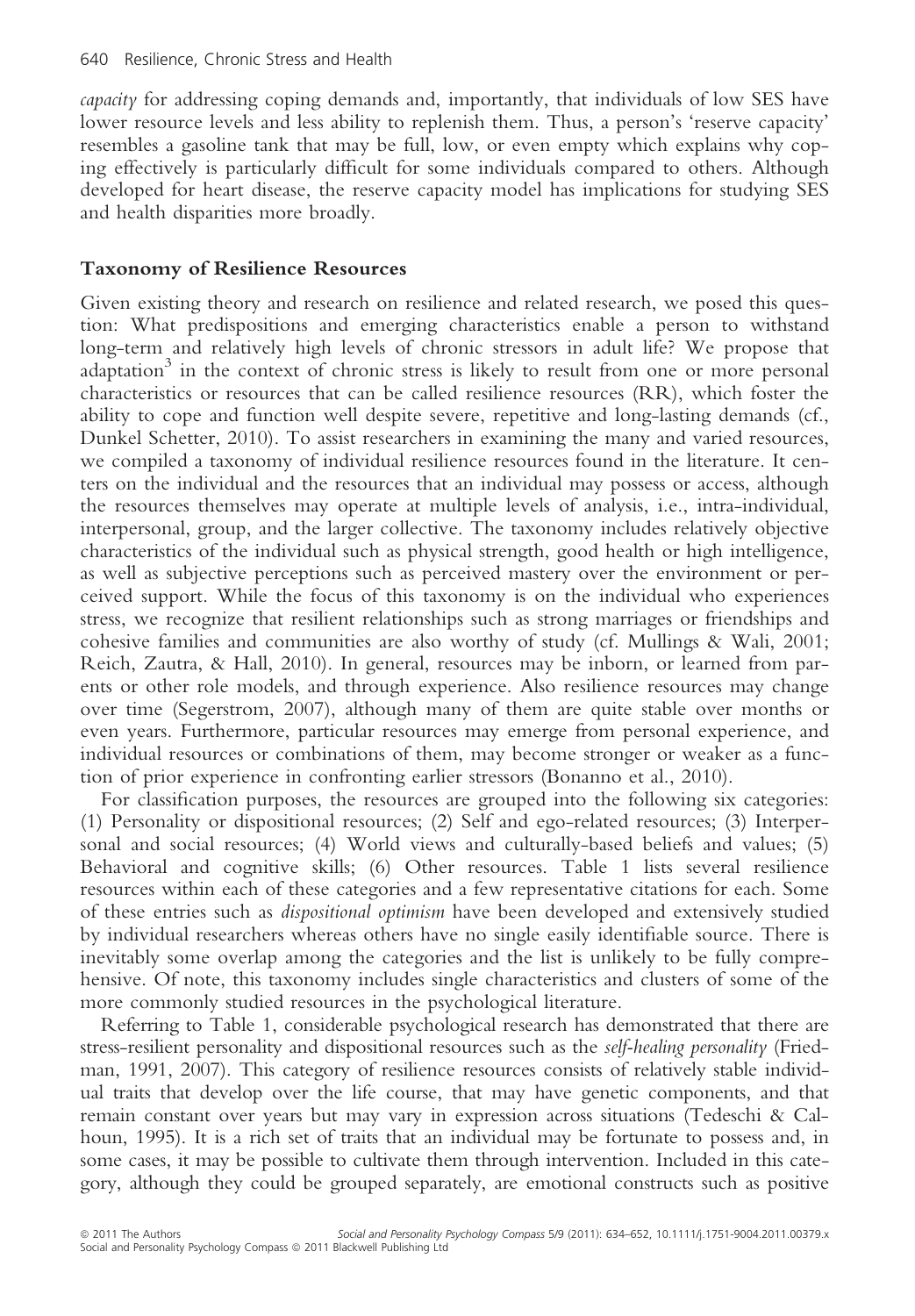# **I. Personality & Dispositional Resources**<br>Dispositional Optimism, Hope

Big Five personality factors: Conscientiousness, Extroversion, Openness, Agreeableness, Emotional Stability Positive affectivity, positive emotional resources (e.g. sense of humor)<br>Empathy, compassion

Goal oriented disposition (e.g. tenacious⁄ persistent) Hardiness: Commitment, Control, Challenge Kobasa, Maddi, and Kahn (1982) Sense of Coherence: Comprehensibility, Manageability, Meaningfulness

#### II. Self and Ego-related Resources

Self-esteem, self confidence, ego strength Block and Kremen (1996); Kashdan and

Mastery, control, personal agency (generalized expectancy that one can influence environment) Self efficacy (perception that one can perform behaviors to attain desired outcomes) Secure adult attachment style Mikulincer and Shaver (2007) Diversified self image or identity/self concept flexibility/self complexity/multiple roles Autonomy, independence (to think and act on own)

### III. Interpersonal and Social Resources

# IV. World Views & Culturally-Based Beliefs and Values<br>Spirituality/religious beliefs and practices

World assumptions (e.g. benevolence, justice, meaningfulness)<br>Purpose in life, commitment

### V. Behavioral & Cognitive Skills

Relaxation skills (e.g. mindfulness, meditation) Brown, Ryan, and Creswell (2007) Active or proactive coping skills or style (problem solving, planning, approach coping)

### Representative References

Carver, Scheier, and Segerstrom (2010); Snyder (2001) John and Srivastava (1999)

Fredrickson, (2001); Martin (2007); Moskowitz (2010) Batson (1990); Goetz, Keltner, and Simon-Thomas  $(2010)$ Kumpfer and Hopkins (1993)

Antonovsky (1987)

Rottenberg (2010); Buhrmester, Blanton, and Swann (2011) Antonovsky (1987); Bandura (1997); Masten and Wright (2010); Rutter (1985); Ryff, 1995; Wallston (2001)

Rafaeli and Hiller (2010); Ryff (1985)

Ryff (1985, 1989)

Social network & integration, social connectedness House, Landis, and Umberson (1988); Berkman and Glass (2000) Available support (perceived support) Cohen and Wills (1985); Cohen (1988); Sarason, Pierce, and Sarason (1990); Uchino (2004) Social cohesion (work, family) Friedkin (2004); Kawachi and Berkman (2000) High quality close relationships **Proulx, Helms, and Buehler (2007)**; Johnson, White, Edwards, and Booth (1986); Zautra, Hall, and Murray (2010)

Hill and Pargament (2003); Ryff, Singer, and Palmersheim (2004) Janoff-Bulman (1992); Johnson, Hill, and Cohen (2011); Masten and Wright (2010) Purpose in life, commitment <br>
Collectivism/familism<br>
Collectivism/familism<br>
Collectivism/familism<br>
Purpose in life, commitment and the Antonious Collectivism (1997); Sabogal Cohen (2009); Gaines et al. (1997); Sabogal, Marin, Otero-Sabogal, Marin, and Perez-Stable (1987); Triandis (1995)

> Aspinwall (2011); Aspinwall and Taylor (1997); Lazarus and Folkman (1984); Rutter (1985)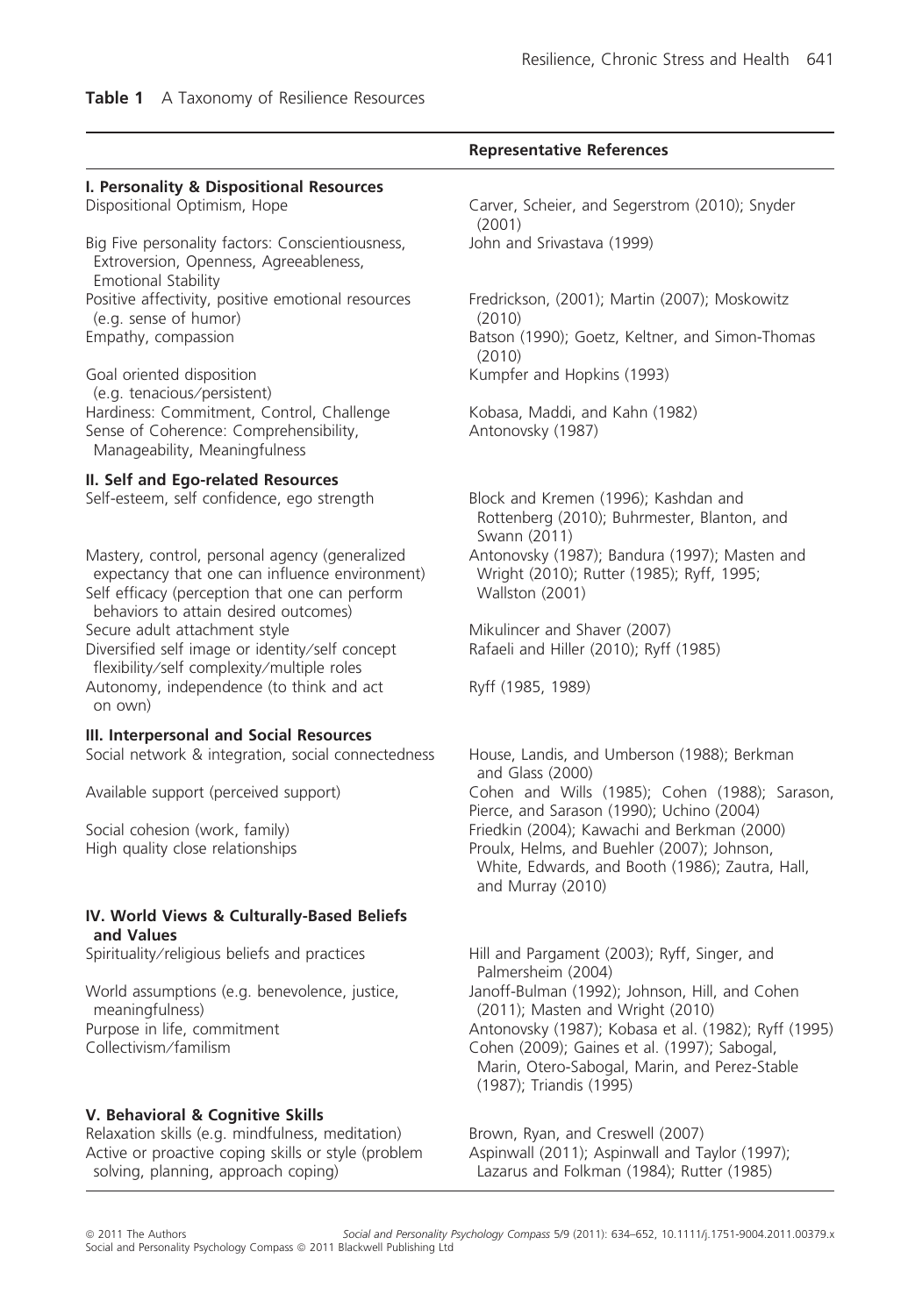### Table 1 Continued

|                                                                                                                | <b>Representative References</b>                                                                       |
|----------------------------------------------------------------------------------------------------------------|--------------------------------------------------------------------------------------------------------|
| Cognitive reappraisal or reframing ability 'positive<br>coping'                                                | Folkman and Moskowitz (2000)                                                                           |
| Coping diagnostic skills and flexibility                                                                       | Cheng (2003); Fresco, Williams, and Nugent<br>(2006)                                                   |
| Social skills (e.g. communication, support seeking)                                                            | Kumpfer and Hopkins (1993); Wills and DePaulo<br>(1991)                                                |
| Emotion regulation or management skills<br>(e.g. emotional approach coping skill)                              | Kumpfer and Hopkins (1993); Stanton (2011)                                                             |
| Behavioral and cognitive flexibility                                                                           | Fresco et al. (2006)                                                                                   |
| <b>VI. Other Resources</b>                                                                                     |                                                                                                        |
| Social position & SES: Income, financial resources,<br>wealth, education; social capital                       | Adler et al. (1994); Adler et al. (1999)                                                               |
| Intelligence (in multiple forms such as insight,<br>creativity, high cognitive functioning)                    | Kaplan (1999); Kumpfer and Hopkins (1993);<br>Masten and Wright (2010); Zautra, Hall, et al.<br>(2010) |
| Genetic predisposition to good health/healthy<br>constitution (e.g. low disease risk, strong<br>immune system) | Kaplan (1999); Zautra, Hall, et al. (2010)                                                             |
| Temperament (calm, stable)                                                                                     | Garmezy (1993); Werner and Smith (1982)                                                                |
| Healthy behavioral practices (diet, physical activity,<br>abstinence from substances, safe sex practices)      | Zautra, Hall, et al. (2010)                                                                            |
| Physical fitness (endurance, strength, flexibility) &<br>vitality, energy                                      | Zautra, Hall, et al. (2010)                                                                            |
| Past instructive experience with adversity,<br>biological toughness                                            | Dienstbier and Zillig (2009); Seery, Holman, and<br>Silver (2010)                                      |

affectivity and the tendency to experience specific emotions such as humor, empathy and compassion. Recent research on positive emotional states has indicated the importance of such experiences as stress buffers, and general resources in producing positive well being and optimal health (Fredrickson, Tugade, Waugh, & Larkin, 2003; Kok, Catalino, & Fredrickson, 2008; Richman et al., 2005; Tugade, Fredrickson, & Barrett, 2004).

Self and ego-related resources such as perceived control, self efficacy, self esteem and secure adult attachment style have been studied extensively in different ways in psychology. Considerable evidence indicates that confidence, mastery and other aspects of a strong ego are assets in combating adversity (Block & Kremen, 1996; Mäkikangas, Kinnunen, & Feldt, 2004; Marmot, 2003; Mausbach et al., 2007; Mikulincer & Shaver, 2007; Pudrovska, Schieman, Pearlin, & Nguyen, 2005). For example, secure adult attachment style has been linked to better psychological and biological response to trauma in adolescents (Petromonaco, Uchino, & Dunkel Schetter, forthcoming; Simeon et al., 2007).

Interpersonal and social resources include being socially integrated, having extensive social contacts and a strong social network, and perceived support. Thousands of studies indicate the importance of this set of social resilience resources to stress management and health in general (Cohen, 1988; House, Landis, & Umberson, 1988; Taylor, 2011). However, a complete understanding of how to cultivate various aspects of our interpersonal life to manage stress has eluded researchers thus far (Helgeson, Cohen, Schulz, & Yasko, 2000; Lu, Lu, & Dunkel-Schetter, 2005). Combinations of social resources with personality and self⁄ ego resources are sometimes referred to under the general term 'psychosocial resources' in the literature.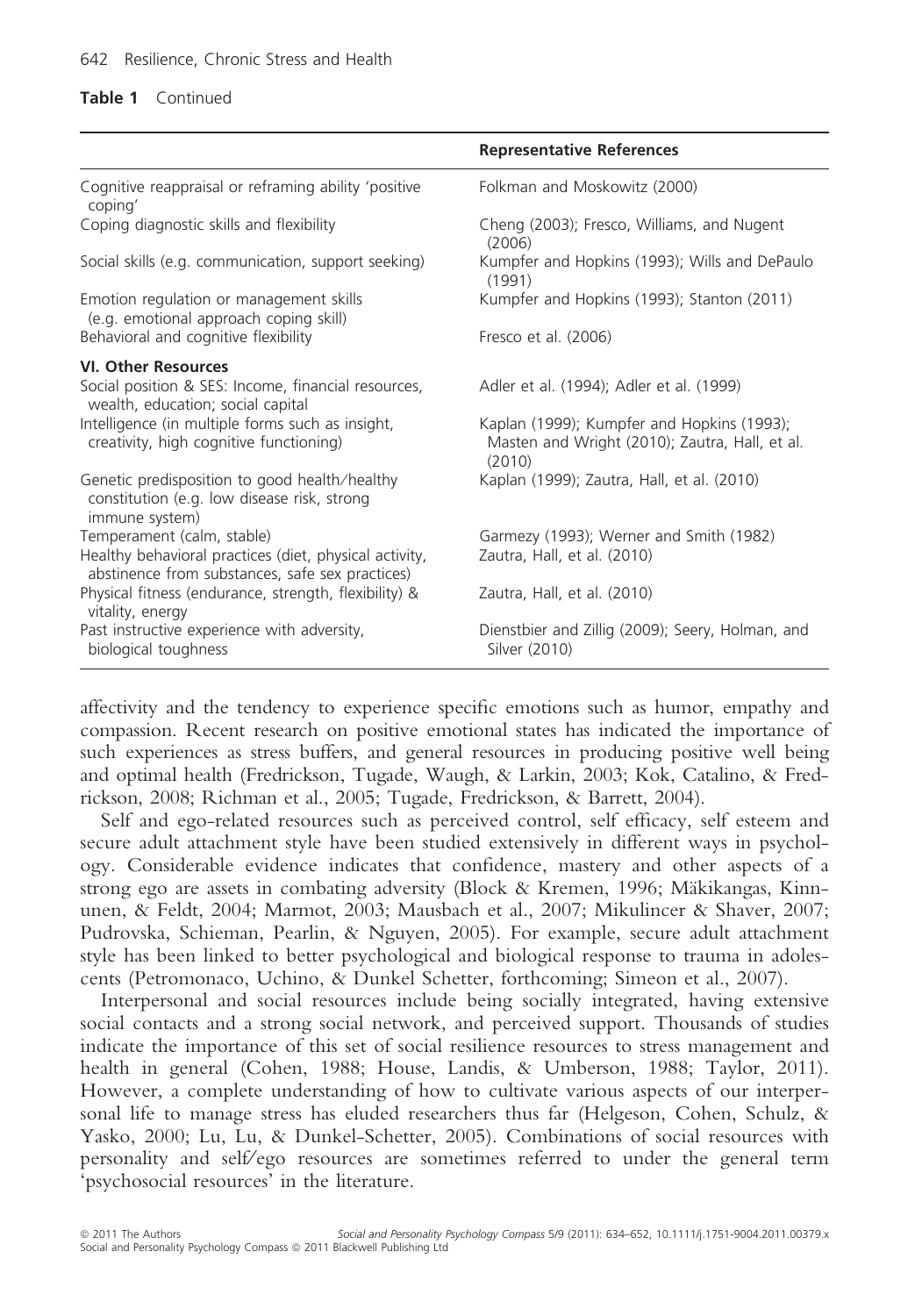Three decades ago, Janoff Bulman drew attention to world views as they influence cognitive and emotional responses to trauma (Bulman & Wortman, 1977; Janoff-Bulman, 1992). Beliefs in a just and meaningful world, for example, can be shattered and rebuilt following major trauma. Cultural and religious ideologies are important in shaping world views and may also provide a sense of meaning, safety, and higher power or control over the events in one's life and the world at large. Such beliefs are formed on the basis of early experience and can be reshaped over the life course by subsequent events and conditions (Seery et al. 2010; Tedeschi & Calhoun, 1995). For example, adverse environments may lead to the beliefs that the world is not just, that events happen at random, and that people cannot be trusted or to strengthened beliefs in humanity.

Concerning culturally-based beliefs and values, psychological research is becoming increasingly sophisticated about the study of culture while also integrating it into studies on world views (Johnson, Hill, & Cohen, 2011). For example, collectivism and familism may function as resilience resources in stress adaptation with favorable health effects (Abdou et al., 2010; Campos et al., 2008; see Castro & Murray, 2010 and Unger, 2010, for broad issues). That is, interdependent norms may function as a resource that reduces perceptions of threat and increases perceived support, thereby enhancing a person's capacity to cope with chronic stressors.

A topic that deserves further attention is the study of behavioral and cognitive skills such as support seeking (Wills & DePaulo, 1991), skills in emotion regulation such as relaxation or emotional approach coping (Stanton, 2011), and in active and proactive coping such as planning and problem solving (Aspinwall, 2011). These can be conceptualized broadly as coping skills (Chesney, Neilands, Chambers, Taylor, & Folkman, 2006); for present purposes, they are construed as a set of resilience resources. Possessing a strong set of coping skills for managing stress is adaptive and can be taught (Antoni et al., 2009). In addition to a large and well-developed repertoire of coping skills, the ability to diagnose what is needed in a particular situation, and flexibility in utilizing specific coping methods are also advantageous (Cheng, 2003; Fresco et al. 2006; Schwartz, Peng, Lester, Daltroy, & Goldberger, 1998).

A final category combines further resources that are either endowed or acquired, but that do not fit easily into the above categories. Among endowed resources are physical health, high intelligence, and a calm temperament. Genetic factors in general are increasingly being studied as strengths in adversity (Lemery-Chalfant, 2010; Uddin et al., 2010). Adult SES in the form of more education, higher occupational status and income, and greater social capital (Adler et al., 1999) is an example of a resource that may be either endowed or acquired; regardless, it can enhance the ability to adapt to stressors and promote the development of other resources. Other resources that may be acquired, learned or strengthened are physical fitness through exercise and healthy behavioral practices. Being fit and healthy enhances one's ability to survive chronic stress without adverse health effects. Past experience with adversity may also provide insight and knowledge that become resources in coping with future stressors (Bonanno et al., 2010; Ellis & Boyce, 2008; Hopwood & Treloar, 2008; Rutter, 2006).

These resources function to enable individuals to better manage their lives, persist, and even grow in the context of long-term chronic stress, and thereby reduce adverse physical and mental health consequences. However, future research must further examine these categories and test specific resilience characteristics. Very little research has approached the study of chronic stress from a resilience perspective. By examining resilience resources under conditions of low SES over the lifespan, we have much to learn. Researchers can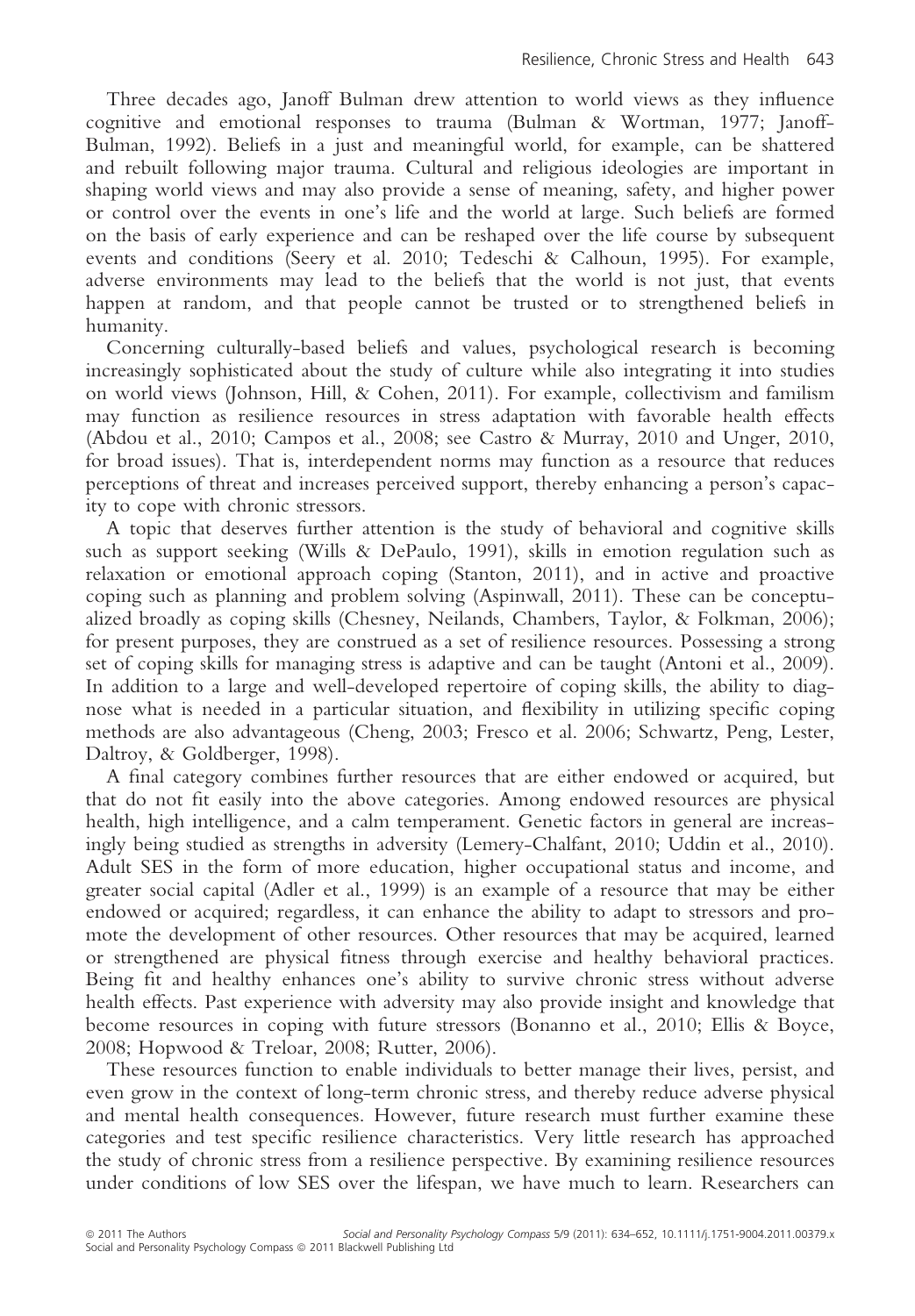hypothesize a priori which resources constitute resilience in specific situations and populations, and predict, based on theory, how they operate and who will exhibit the most adaptive responses.

### Combinations of Resilience Resources

There is relatively little research or theory concerning how specific resources work together (cf., Segerstrom, 2007). Hobfoll (2001) reviewed resource theories of stress and adjustment thoroughly especially individual resources such as optimism, self efficacy and coping, and discussed combinations and interactions of multiple resources. Some resilience resources are likely to be moderately correlated with each other (i.e., mastery, self esteem and optimism) and have occasionally been examined with multivariate models (e.g., Rini, Dunkel Schetter, Wadhwa, & Sandman, 1999; Waugh et al., 2008). Such approaches strengthen the power to detect hypothesized effects on mediators and outcomes. Many interesting research questions also arise from conceptualizing resources as a collective set of potential capacities or available strengths. For example, if you measure a large set of resources in a group of individuals, do you simply count the number of resources they have? Or, as in early research using life event checklists, do you weight them by how strong each is and create a summary score of weighted components? Similarly, in intervention planning do you pick specific resources to strengthen or build, and target specific subgroups of individuals who are low in them? Or do you try to enhance a set of the most potent resources regardless of their existence or strength in a population? Finally, can we determine what resources are most valuable in the context of particular stressors such as chronic low SES in minority communities? These and other questions regarding RR can be generated based on our taxonomy.

# Conclusion and Research Directions

Researchers in the past have usually studied resilience in only a single context or type of context such as following a loss, diagnosis of an illness, a traumatic event or other adverse conditions. These approaches make sense from the practical standpoint of design and methodology, but whether findings in one context generalize to another is unclear. Very few have studied multiple stressful contexts to build theory and an empirical base on resilience (cf., Ryff & Singer, 2003; Werner, 1993). Building stronger theoretical knowledge of resilience requires comparisons across contexts to determine commonalities in the processes involved as well as differences. Rutter (1996) argues that there can be no universal resilience factors because specific genetic contexts interact with individual traits (Rutter & Silberg, 2002). However, many of the factors in our taxonomy appear to be widely adaptive. Although they may be more protective in some cases than others (i.e., when a genetic risk factor is present), such interactions are unlikely to be the entire story of the capacities of individuals to be resilient. Many resources may also operate in causal chains such as the effects of intelligence on coping skills or the effects of mastery on improved fitness, which in turn lead to better health outcomes.

Prospective and longitudinal designs are highly recommended for the study of resilience. One of the earliest longitudinal studies examined the characteristics of children who had good developmental outcomes despite being exposed to adverse conditions such as chronic poverty, family discord, and parental psychopathology (Werner, 1993; Werner & Smith, 1982). Studies mapping trajectories of adjustment to chronic stressors over time in adults and the role of resilience resources as predictors, mediators and modifiers of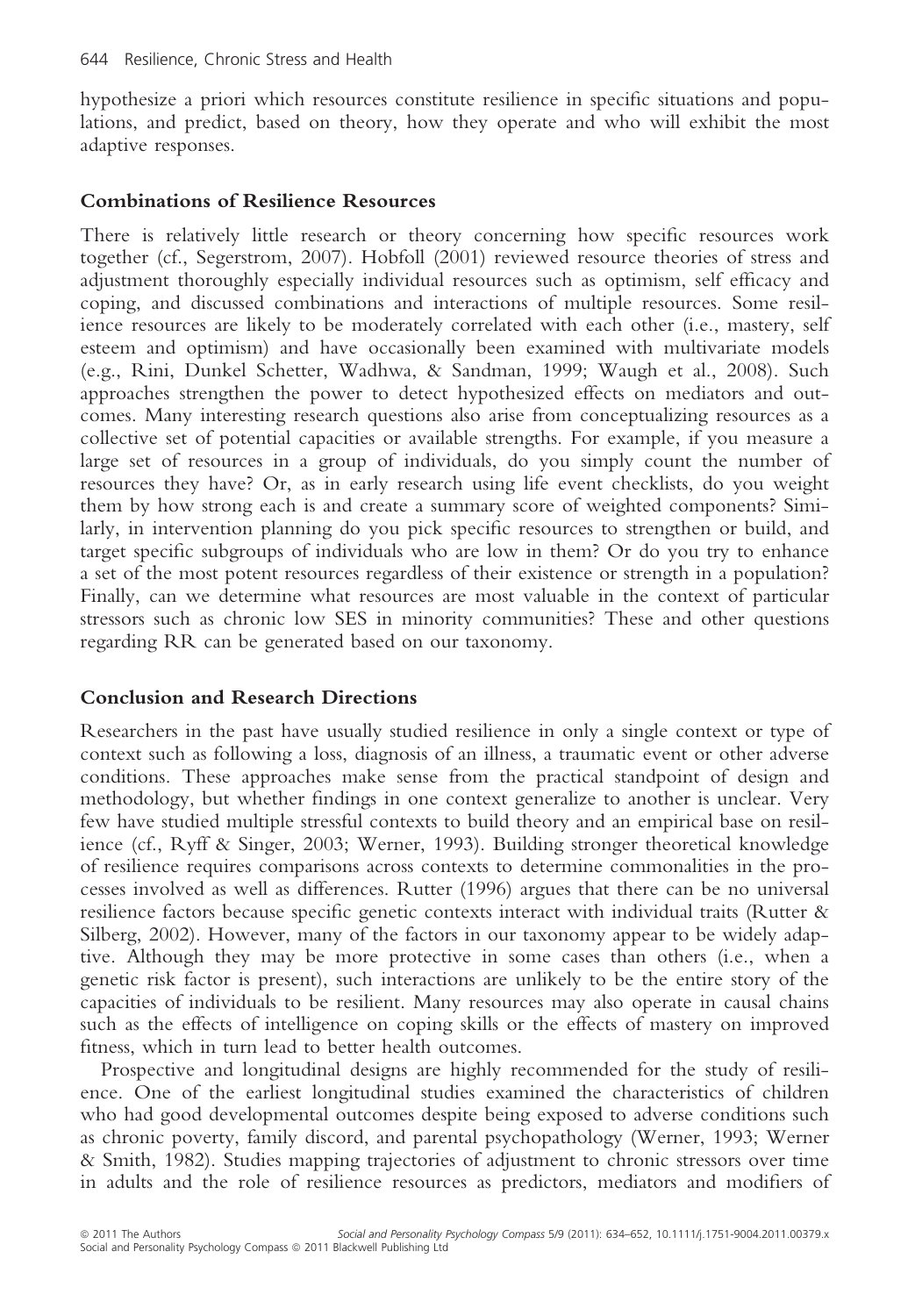outcomes are critical to future theory and research refinement (Conger & Conger, 2002; Norris, Tracy, & Galea, 2009). This point is further underscored given that ''people may be resilient at one time period in their life but not others'' (Rutter, 1996, p. 4). Selecting low-income and at-risk populations to study over the lifespan is also essential for advancing our knowledge of health disparities.

Finally, there are limits to resilience effects. For example, children from severely deprived institutions in Romania who were adopted into well functioning homes after 6 months of age showed persistence of adverse outcomes over many years whereas those adopted before 6 months of age did not (Rutter, 1996). Similarly, some adults who are low in resilience resources, may be resistant to enhancement efforts for a variety of complex reasons. Moreover, we cannot shift from the belief that successful adaptation in response to severe adversity is rare to the temptation to believe that everyone can adapt well, as some authors wisely caution us. Adaptation to stressors, even severe ones, may be 'ordinary' but in extremely disadvantaged groups facing high levels of chronic stress over long time spans, it may be relatively rare and would seem to be ever more magical.

In summary, our intent has been, first, to point out the variability in conceptualizations of resilience and the parallel to earlier confusion over the conceptualization of stress; second, to suggest a greater focus on the capacities of individuals to adapt to stressors while maintaining a framing of resilience overall as a process; and finally, to provide a definition and taxonomy of resilience resources to spur researchers on in useful directions.

### Acknowledgment

The authors would like to acknowledge the intellectual contributions of the Community Child Health Network (CCHN) for drawing attention to the topic of resilience among individuals who experience poverty and discrimination, and to the members of the Interview Measures Committees for discussions of how to define resilience. CCHN is a community-based participatory research network supported through cooperative agreements with the Eunice Kennedy Shriver National Institute of Child Health and Human Development (U HD44207, U HD44219, U HD44226, U HD44245, U HD44253, U HD54791, U HD54019, U HD44226-05S1, U HD44245-06S1, R03 HD59584) and the National Institute for Nursing Research (U NR008929). Nonetheless, these views do not necessarily represent those of CCHN members or the network overall. We also wish to thank Veronica Sanchez, M.A. for her early work on this during a summer UCLA internship, and our lab members and colleagues who commented on it at various stages.

# Short Biographies

Chris Dunkel Schetter, Ph.D. has broad research expertise concerning stress, coping and social support in a variety of physical and mental health contexts. Her published papers include research on social relationships and adjustment to cancer, coping with stress and social support in middle-aged couples, psychological adjustment to infertility, genetic screening for cystic fibrosis, and adjustment to HIV⁄AIDS. Her primary program of research is on stress processes in pregnancy. Dunkel Schetter and collaborators examine various aspects of prenatal maternal stress and anxiety and effects on preterm birth, low birth weight, and other outcomes, and the mechanisms involved. Her lab's current research is focused on dyadic social support interactional processes; pregnancy anxiety; risk factors for postpartum depression; racism and discrimination in African American women; and prenatal intervention planning. In 1983, Chris joined the faculty at UCLA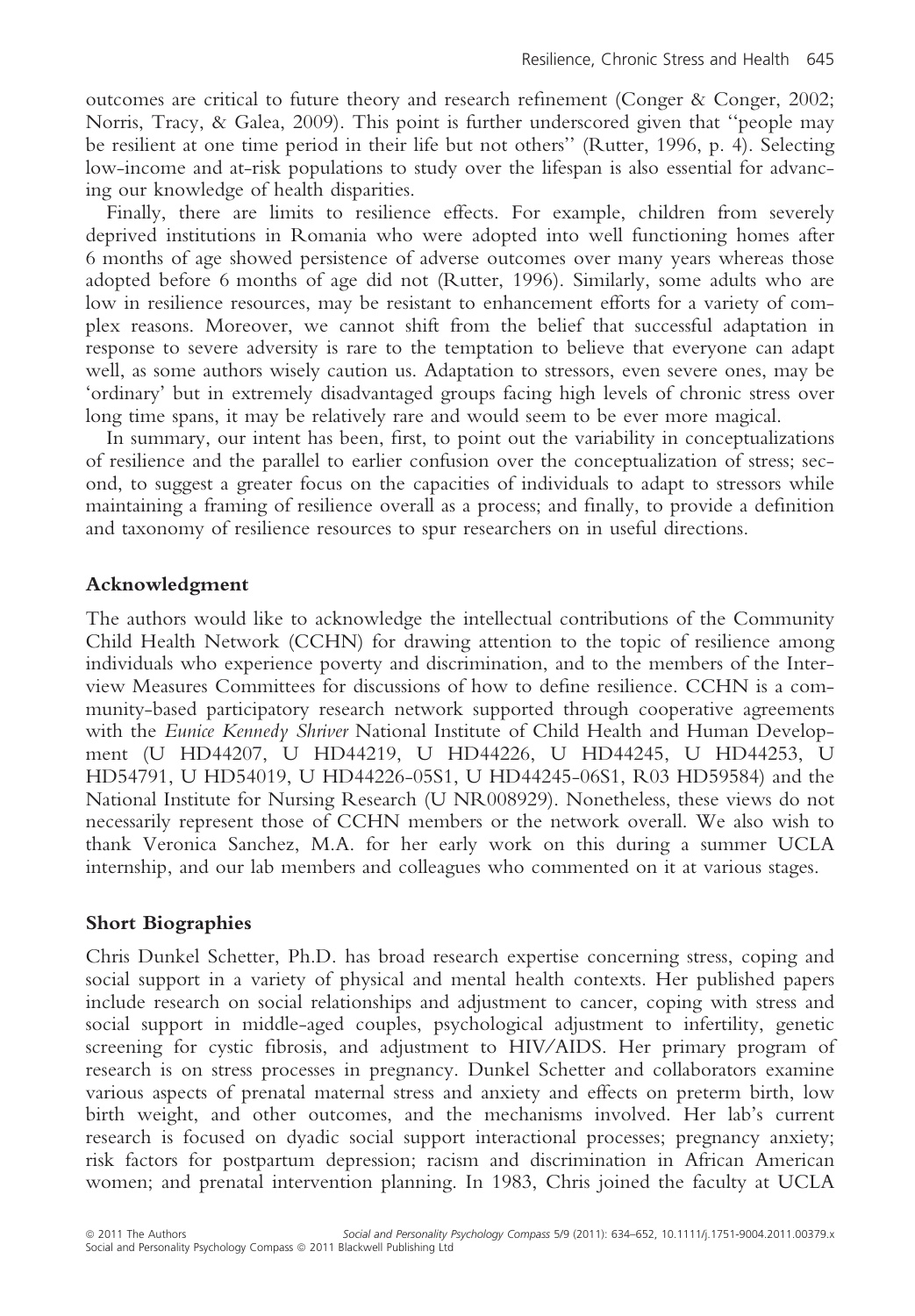where she is now Professor of Psychology and Chair of the Health Psychology Area. She completed postdoctoral training with Richard Lazarus at U.C. Berkeley, and received her Ph.D. from Northwestern University in Evanston, Illinois.

Christyn Dolbier received her interdisciplinary Ph.D. in Health Education and Psychology from the University of Texas at Austin, and went on to do a postdoctoral fellowship in Health Psychology at the University of California at San Francisco. She is currently an Associate Professor in the Department of Psychology, Adjunct Professor in the Department of Obstetrics and Gynecology, Director of the Stress and Health Laboratory, and Director of the Academic Psychology MA program at East Carolina University. She studies mechanisms by which stress influences health and well-being, factors that enable favorable adaptation to stress, and stress reduction interventions.

### Endnotes

\* Correspondence address: 1285A Franz Hall, Los Angeles, CA 90095-1563, USA. Email: dunkel@psych.ucla.edu

<sup>1</sup> Notably, growth or thriving is always defined as a particular set of processes leading to favorable outcomes from stress. Clearly, the study of resilience processes must somehow incorporate this set of processes and the growing evidence of their health benefits (Bower, Low, Moskowitz, Sepah, & Epel, 2008; Bower, Moskowitz, & Epel, 2009), although there is some concern that they are not as prevalent following some tragedies as research interest might suggest (Wortman, 2004).

<sup>2</sup> Of note, we do not incorporate health impact into the definition of resilience in order to allow for the assessment of physiological and health indicators as mediators and outcomes. To incorporate these into the definition would continue to confound concepts that must be distinguished to move forward in future research.

We sidestep the definition of adaptation here but refer to others who discuss the many details of its multidimensionality and of determining what is adaptive in a particular situation (Holahan, Moos, & Schaefer, 1996; Lazarus & Folkman, 1984).

### References

- Abdou, C., Dunkel-Schetter, C., Campos, B., Hilmert, C. J., Parker Dominguez, T., Hobel, C. J. et al. (2010). Communalism predicts prenatal affect, stress, and physiology better than ethnicity and socioeconomic status. Cultural Diversity and Ethnic Minority Psychology, 16(3), 395–403. doi:10.1037 ⁄a0019808.
- Adler, N. E., Boyce, T., Chesney, M. A., Cohen, S., Folkman, S., Kahn, R. L. et al. (1994). Socioeconomic status and health: The challenge of the gradient. American Psychologist, 49(1), 15–24. doi:10.1037/0003-066X.49.1.15.
- Adler, N., Marmot, M., McEwen, B., & Stewart, J. (Eds.) (1999). Socioeconomic Status and Health in Industrial Nations: Social, Psychological, and Biological Pathways. New York, NY: New York Academy of Sciences.
- Antoni, M. H., Lechner, S., Diaz, A., Vargas, S., Holley, H., Phillips, K. et al. (2009). Cognitive behavioral stress management effects on psychosocial and physiological adaptation in women undergoing treatment for breast cancer. Brain, Behavior, and Immunity, 23(5), 580-591. doi:10.1016/j.bbi.2008.09.005.
- Antonovsky, A. (1987). The salutogenic perspective: Toward a new view of health and illness. Advances, 4(1), 47– 55.
- Aspinwall, L. G. (2011). Future-oriented thinking, proactive coping, and the management of potential threats to health and well-being. In S. Folkman (Ed.), The Oxford Handbook of Stress, Health and Coping (pp. 334–365). Oxford, NY: Oxford University Press.
- Aspinwall, L. G., & Taylor, S. E. (1997). A stitch in time: Self-regulation and proactive coping. Psychological Bulletin, 121(3), 417-436. doi:10.1037/0033-2909.121.3.417.
- Bandura, A. (1997). Self Efficacy: The Exercise of Control. New York: Freeman.
- Batson, C. D. (1990). How social an animal? The human capacity for caring. American Psychologist, 45, 336–346.
- Baum, A., Garofalo, J. P., & Yali, A. M. (1999). Socioeconomic status and health in industrial nations: Social, psychological and biological pathways. Annals of the New York Academy of Science, 896, 131–144.
- Berkman, L. F., & Glass, T. (2000). Social integration, social networks, social support, and health. In L. F. Berkman & I. Kawachi (Eds.), Social Epidemiology (pp.137–173). New York, NY: Oxford University Press.
- Block, J., & Kremen, A. M. (1996). IA and ego-resiliency: Conceptual and empirical connections and separateness. Journal of Personality and Social Psychology, 70, 349-361. doi:10.1037/0022-3514.70.2.349.
- Bonanno, G. A. (2004). Loss, trauma, and human resilience: Have we underestimated the human capacity to thrive after extremely aversive events? American Psychologist, 59(1), 20–28. doi:10.1037 ⁄ 0003-066X.59.1.20.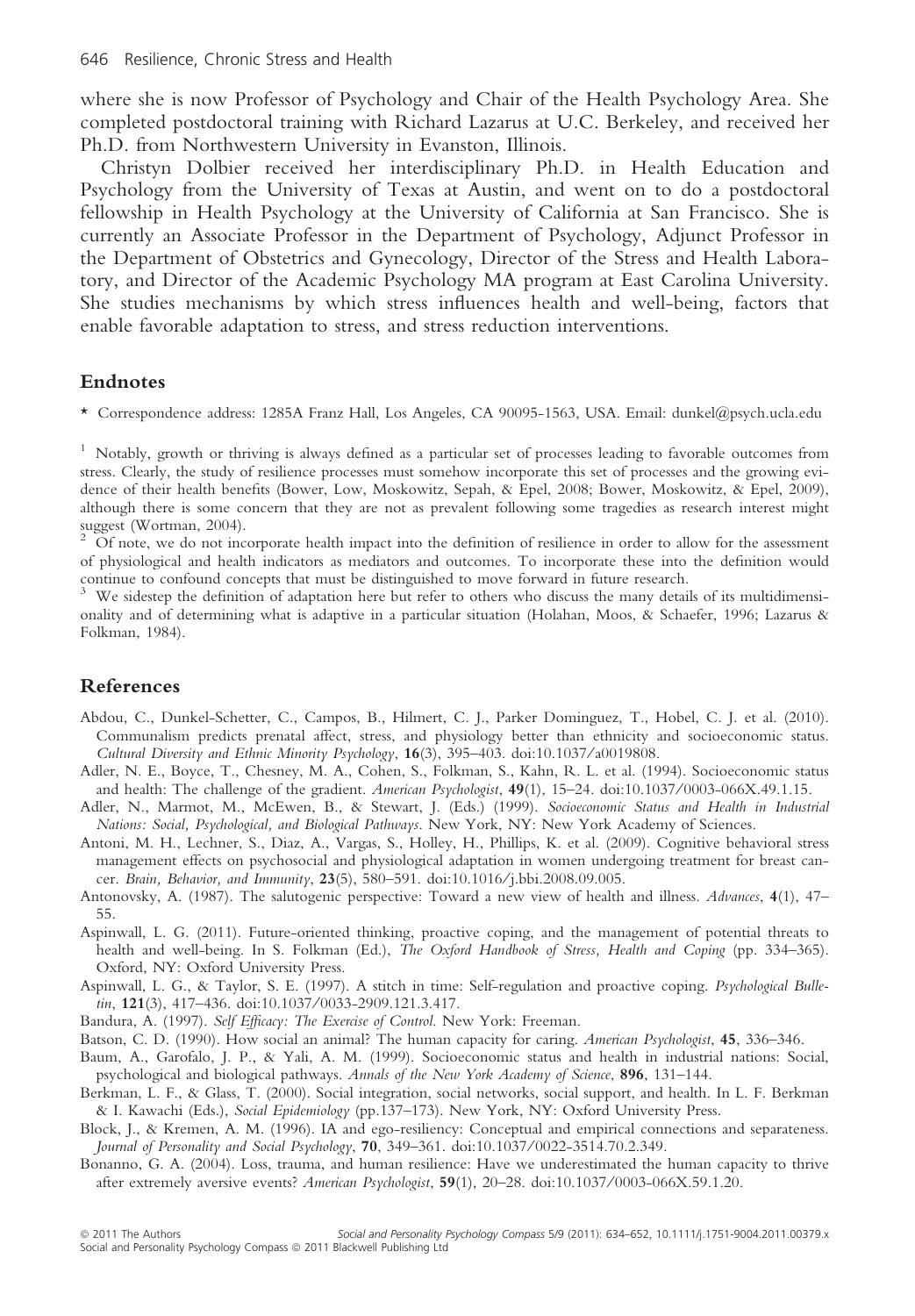- Bonanno, G. A. (2005). Clarifying and extending the construct of adult resilience. American Psychologist, 60(3), 265– 267. doi:10.1037 ⁄ 0003-066X.60.3.265b.
- Bonanno, G. A., Galea, S., Bucciarelli, A., & Vlahov, D. (2006). Psychological resilience after disaster: New York City in the aftermath of the September 11<sup>th</sup> terrorist attack. *Psychological Science*, 17(3), 181-186.
- Bonanno, G. A., Westphal, M., & Mancini, A. D. (2010). Resilience to loss and potential trauma. Annual Review of Clinical Psychology, 7, 11–125.
- Bower, J. E., Kemeny, M. E., Taylor, S. E., & Fahey, J. L. (1998). Cognitive processing, discovery of meaning, CD4 decline, and AIDS-related mortality among bereaved HIV-seropositive men. Journal of Consulting and Clinical Psychology, 66(6), 979-986. doi:10.1037/0022-006X.66.6.979.
- Bower, J. E., Moskowitz, J., & Epel, E. (2009). Is benefit finding good for your health? Pathways linking positive life changes after stress and physical health outcomes. Current Directions in Psychological Science, 18(6), 337–341. doi:10.1111/j.1467-8721.2009.01663.x.
- Bower, J., Low, C., Moskowitz, J., Sepah, S., & Epel, E. (2008). Benefit finding and physical health: Positive psychological changes and enhanced allostasis. Social and Personality Psychology Compass, 2(1), 223–244. doi:10.1111 ⁄ j.1751-9004.2007.00038.x.
- Brown, K. W., Ryan, R. M., & Creswell, J. D. (2007). Mindfulness: Theoretical foundations and evidence for its salutary effects. Psychological Inquiry, 18(4), 211-237.
- Buhrmester, M. D., Blanton, H., & Swann, W. B., Jr (2011). Implicit self-esteem: Nature, measurement, and a new way forward. Journal of Personality and Social Psychology, 100(2), 365–385.
- Bulman, R., & Wortman, C. B. (1977). Attributions of blame and coping in the ''Real World'': Severe accident victims react to their lot. Journal of Personality & Social Psychology, 35(5), 351-363. doi:10.1037//0022-3514.35.5.351.
- Campos, B., Dunkel-Schetter, C., Abdou, C. M., Hobel, C. J., Glynn, L. M., & Sandman, C. A. (2008). Familism, social support, and stress: Positive implications for pregnant Latinas. Cultural Diversity and Ethnic Minority Psychology, 14(2), 155–162. doi:10.1037 ⁄ 1099-9809.14.2.155.
- Carver, C. S. (1998). Resilience and thriving: Issues, models, and linkages. Journal of Social Issues, 54(2), 245–266. doi:10.1111/j.1540-4560.1998.tb01217.x.
- Carver, C. S., Scheier, M. F., & Segerstrom, S. C. (2010). Optimism. Clinical Psychology Review, 30(7), 879–889. doi:10.1016 ⁄ j.cpr.2010.01.006.
- Castro, F., & Murray, K. E. (2010). Cultural adaptation and resilience: Controversies, issues, and emerging models. In J. W. Reich, A. J. Zautra, J. Hall, J. W. Reich, A. J. Zautra & J. Hall (Eds.), Handbook of Adult Resilience (pp. 375–403). New York, NY: Guilford Press.
- Chen, E., Hanson, M. D., Paterson, L. Q., Griffin, M. J., Walker, H. A., & Miller, G. A. (2006). Socioeconomic status and inflammatory processes in childhood asthma: The role of psychological stress. Journal of Allergy and Clinical Immunology, 117, 1014–1020. doi:10.1016 ⁄ j.jaci.2006.01.036.
- Cheng, C. (2003). Cognitive and motivational processes underlying coping flexibility: A dual-process model. Journal of Personality and Social Psychology, 84(2), 425-438. doi: 10.1037/0022-3514.84.2.425.
- Chesney, M. A., Neilands, T. B., Chambers, D. B., Taylor, J. M., & Folkman, S. (2006). A validity and reliability study of the coping self-efficacy scale. British Journal of Health Psychology, 11, 421–437. doi: 10.1348 ⁄ 135910705X53155.
- Cicchetti, D., & Garmezy, N. (1993). Prospects and promises in the study of resilience. Development and Psychopathology, 5(4), 497-502. doi: 10.1017/S0954579400004429.
- Cohen, A. B. (2009). Many forms of culture. American Psychologist, 64, 194–204.
- Cohen, S. (1988). Psychosocial models of the role of social support in the etiology of physical disease. Health Psychology, 7(3), 269-297. doi: 10.1037/0278-6133.7.3.269.
- Cohen, S., Doyle, W. J., & Baum, A. (2006). Socioeconomic status is associated with stress hormones. Psychosomatic Medicine, 68, 414-420. doi: 10.1097/01.psy.0000221236.37158.b9.
- Cohen, S., Kessler, R., & Gordon, L. (Ed.) (1995). Measuring Stress: A Guide for Health and Social Scientists. New York, NY: Oxford University Press.
- Cohen, S., & Wills, T. A. (1985). Stress, social support, and the buffering hypothesis. Psychological Bulletin, 95(2), 310–357.
- Cohler, B. J. (1987). Adversity, resilience, and the study of lives. In E. Anthony, B. J. Cohler, E. Anthony & B. J. Cohler (Eds.), The Invulnerable Child (pp. 363–424). New York, NY: Guilford Press.
- Conger, R. D., & Conger, K. J. (2002). Resilience in midwestern families: Selected findings from the first decade of a prospective, longitudinal study. Journal of Marriage and Family, 64(2), 361–373. doi: 10.1111/j.1741-3737.2002.00361.x.
- Dienstbier, R., & Zillig, L. (2009). Toughness Oxford Handbook of Positive Psychology (2nd edn, pp. 537–548). New York, NY: Oxford University Press.
- Dunkel Schetter, C. (2010). Psychological science on pregnancy: Stress processes, biopsychosocial models, and emerging research issues. Annual Review of Psychology, 62, 531–558. doi: 10.1146/annurev.psych.031809.130727.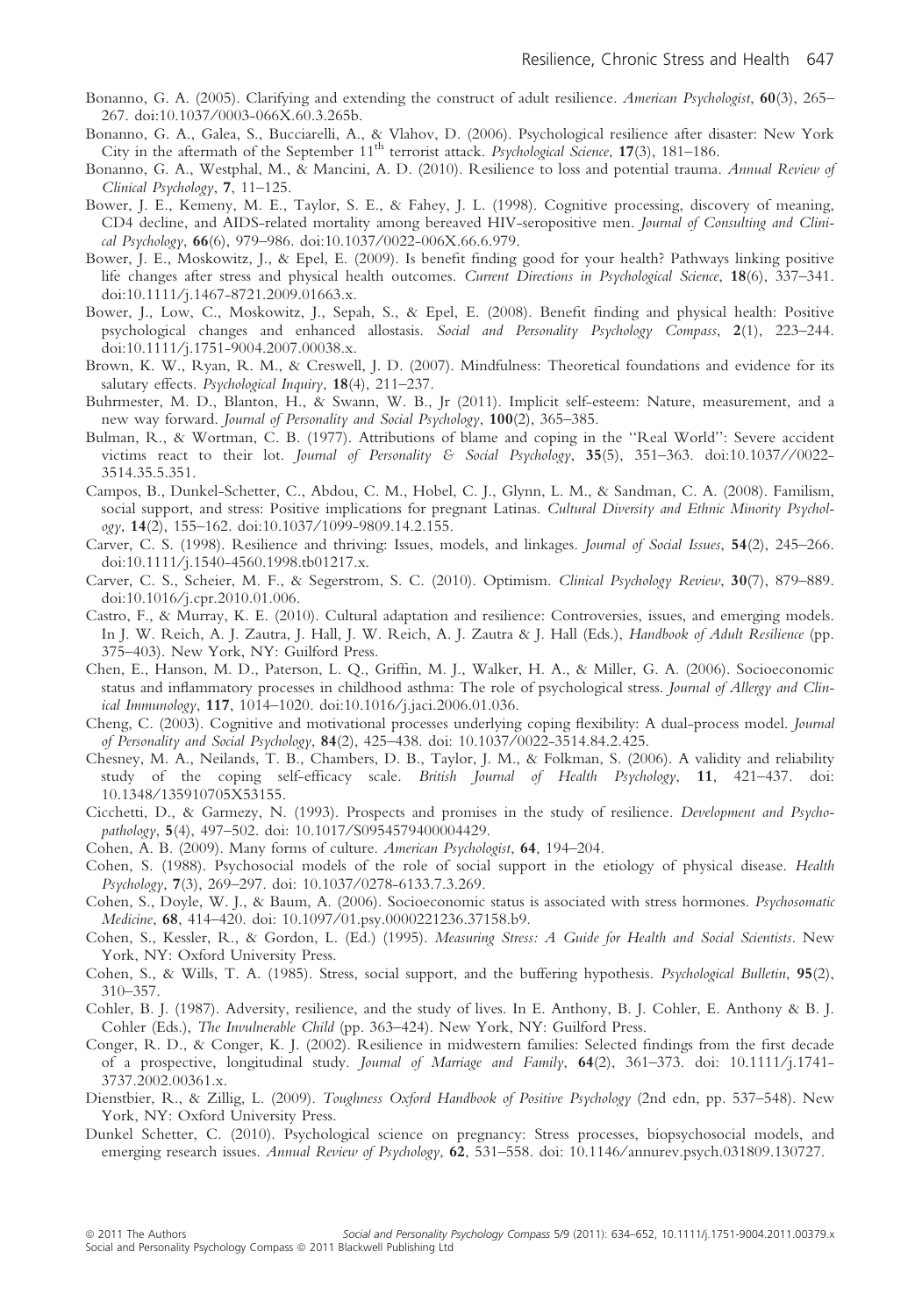- Ellis, B. J., & Boyce, W. (2008). Biological sensitivity to context. Current Directions in Psychological Science, 17(3), 183-187. doi: 10.1111/j.1467-8721.2008.00571.x.
- Epel, E. S., McEwen, B. S., & Ickovics, J. R. (1998). Embodying psychological thriving: Physical thriving in response to stress. Journal of Social Issues, 54(2), 301-322. doi: 10.1111/0022-4537.671998067.
- Evans, G., & Kim, P. (2010). Multiple risk exposure as a potential explanatory mechanism for the socioeconomic status-health gradient. Annals of the New York Academy of Sciences, 1186, 174–189. doi: 10.1111/j.1749-6632.2009.05336.x.
- Feder, A., Nestler, E., Westphal, M., & Charney, D. (2010). Psychobiological mechanisms of resilience to stress. In J. W. Reich, A. J. Zautra & J. S. Hall (Eds.), Handbook of Adult Resilience (pp. 35–54). New York, NY, US: Guilford Press.
- Fleming, I., Baum, A., Davidson, L. M., Rectanus, E., & McArdle, S. S. (1987). Chronic stress as a factor in physiologic reactivity to challenge. Health Psychology, 6(3), 221–237. doi: 10.1037 ⁄ 0278-6133.6.3.221.
- Folkman, S., & Moskowitz, J. T. (2000). Stress, positive emotion, and coping. Current Directions in Psychological Science, 9, 115-118. doi: 10.1111/1467-8721.00073.
- Fortinsky, R. H., Tennen, H., Frank, N., & Affleck, G. (2007). Health and psychological consequences of caregiving. In C. M. Aldwin, C. L. Park, A. Spiro, C. M. Aldwin, C. L. Park & A. Spiro (Eds.), Handbook of Health Psychology and Aging (pp. 227–249). New York, NY, US: Guilford Press.
- Fredrickson, B. L. (2001). The role of positive emotions in positive psychology: The broaden-and-build theory of positive emotions. American Psychologist, 56(3), 218–226. doi: 10.1037/0003-066X.56.3.218.
- Fredrickson, B. L., & Joiner, T. (2002). Positive emotions trigger upward spirals toward emotional well-being. Psychological Science, 13(2), 172–175. doi:10.1111 ⁄ 1467-9280.00431.
- Fredrickson, B. L., Tugade, M. M., Waugh, C. E., & Larkin, G. R. (2003). What good are positive emotions in crisis? A prospective study of resilience and emotions following the terrorist attacks on the United States on September 11th, 2001. Journal of Personality and Social Psychology, 84(2), 365-376. doi:10.1037/0022-3514.84.2.365.
- Fresco, D. M., Williams, N. L., & Nugent, N. R. (2006). Flexibility and negative affect: Examining the associations of explanatory flexibility and coping flexibility to each other and to depression and anxiety. Cognitive Therapy and Research, 30(2), 201–210. doi: 10.1007 ⁄ s10608-006-9019-8.
- Friedkin, N. E. (2004). Social cohesion. Annual Review of Sociology, 30, 409–425.
- Friedman, H. S. (1991). The Self-healing Personality: Why Some People Achieve Health and Others Succumb to Illness. New York, NY, US: Henry Holt and Co.
- Friedman, H. S. (2007). Personality, disease, and self-healing. In H. S. Friedman, R. Silver, H. S. Friedman & R. Silver (Eds.), Foundations of Health Psychology (pp. 172–199). New York, NY: Oxford University Press.
- Gaines, S. O. J., Marelich, W. D., Bledsoe, K. L., Steers, W. N., Henderson, M. C., Granrose, C. S. et al. (1997). Links between race/ethnicity and cultural values as mediated by racial/ethnic identity and moderated by gender Journal of Personality and Social Psychology, 72, 1460–1476.
- Gallo, L. C., de los Monteros, K. E., & Shivpuri, S. (2009). Socioeconomic status and health: What is the role of reserve capacity? Currrent Directions in Psychoological Science, 18(5), 269-274. doi: 10.1111/j.1467-8721.2009. 01650.x.
- Gallo, L. C., & Matthews, K. A. (2003). Understanding the association between socioeconomic status and physical health: Do negative emotions play a role? Psychological Bulletin, 129(1), 10-51.
- Garmezy, N. (1991). Resiliency and vulnerability to adverse developmental outcomes with poverty. American Behavioral Scientist, 34, 416–430. doi:10.1177 ⁄ 0002764291034004003.
- Garmezy, N. (1993). Children in poverty: Resilience despite risk. Psychiatry, 56(1), 127–136.
- Geronimus, A. (1996). Black ⁄ white differences in the relationship of maternal age to birthweight: A populationbased test of the weathering hypothesis. Social Science & Medicine (1982), 42(4), 589–597.
- Geronimus, A. (2001). Understanding and eliminating racial inequalities in women's health in the United States: The role of the weathering conceptual framework. Journal of the American Medical Women's Association, 56(4), 133.
- Geronimus, A. T., Hicken, M., Keene, D., & Bound, J. (2006). ''Weathering'' and age patterns of Allostatic Load Scores among Blacks and Whites in the United States. American Journal of Public Health, 96(5), 826–833. doi: 10.2105 ⁄AJPH.2004.060749.
- Gilbert, D. (2006). Stumbling on Happiness. New York, NY: Alfred A. Knopf.
- Glantz, M. D., & Sloboda, Z. (1999). Analysis and reconceptualization of resilience. In M. D. Glantz, J. L. Johnson, M. D. Glantz & J. L. Johnson (Eds.), Resilience and Development: Positive Life Adaptations (pp. 109–126). Dordrecht, Netherlands: Kluwer Academic Publishers.
- Goetz, J. L., Keltner, D., & Simon-Thomas, E. (2010). Compassion: An evolutionary analysis and empirical review. Psychological Bulletin, 136(3), 351-374. doi:10.1037/a0018807.
- Gottlieb, B. (Ed.) (1997). Coping with Chronic Stress. New York, NY: Plenum Press.
- Hammen, C. (2005). Stress and depression. Annual Review of Clinical Psychology, 1(1), 293-319. doi: 10.1146/annurev.clinpsy.1.102803.143938.
- Helgeson, V. S., Cohen, S., Schulz, R., & Yasko, J. (2000). Group support interventions for women with breast cancer: Who benefits from what? Health Psychology, 19(2), 107-114. doi: 10.1037/0278-6133.19.2.107.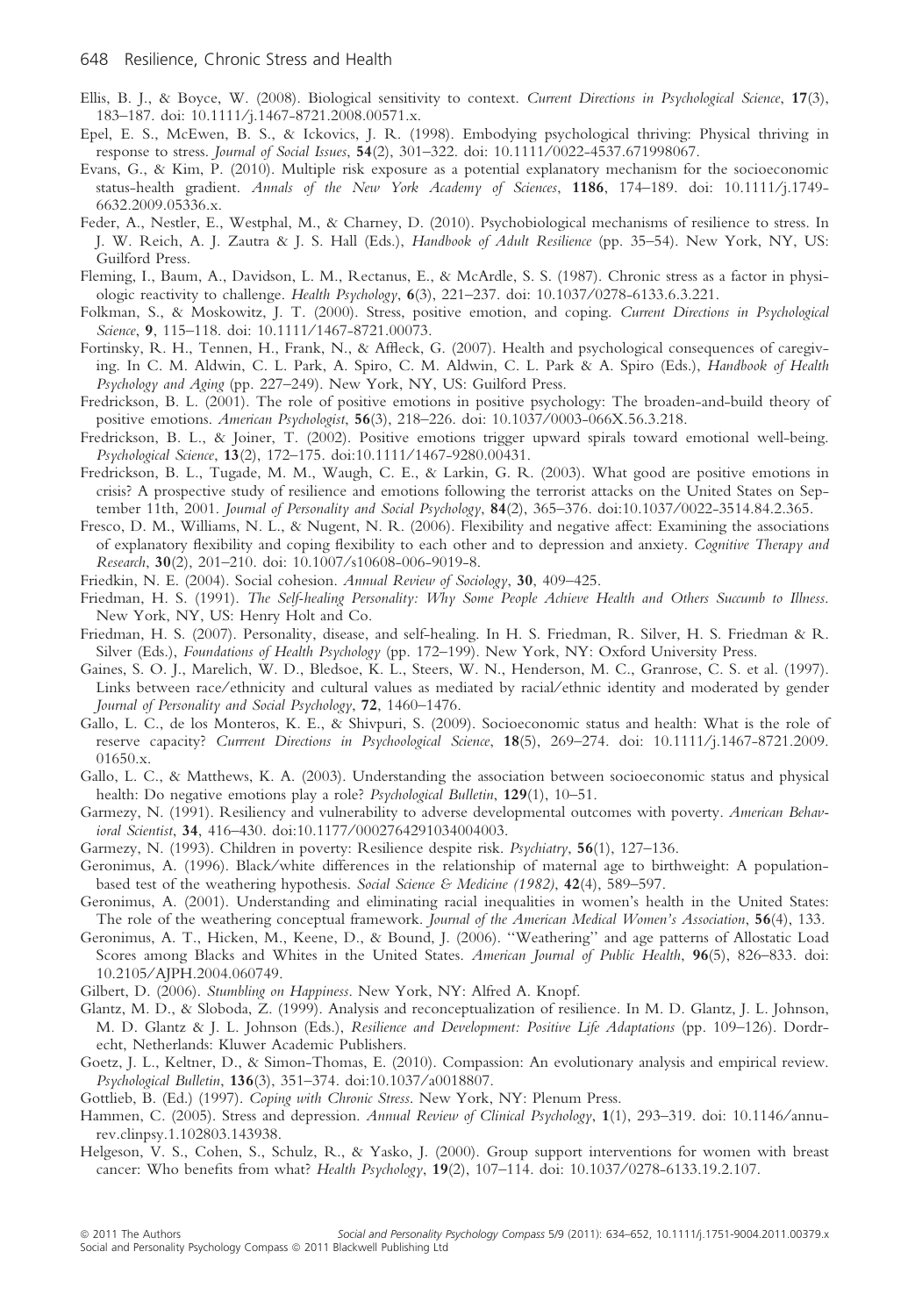- Hill, P. C., & Pargament, K. I. (2003). Advances in the conceptualization and measurement of religion and spirituality. American Psychologist, 58(1), 64–74.
- Hobfoll, S. E. (1989). Conservation of resources: A new attempt at conceptualizing stress. American Psychologist, 44(3), 513–524. doi:10.1037 ⁄ ⁄ 0003-066X.44.3.513.
- Hobfoll, S. E. (2001). The Influence of culture, community, and the nested-self in the stress process: Advancing Conservation of Resources Theory. Applied Psychology: An International Review, 50(3), 337–421.
- Hobfoll, S. E. (2002). Social and psychological resources and adaptation. Review of General Psychology, 6(4), 307– 324. doi:10.1037 ⁄ ⁄ 1089-2680.6.4.307.
- Hobfoll, S. E. (2011). Conservation of resource theory: Its implications for stress, health and resilience. In S. Folkman (Ed.), The Oxford Handbook of Stress, Health and Coping (pp. 127–147). Oxford, NY: Oxford University Press.
- Holahan, C. J., Moos, R. H., & Schaefer, J. A. (1996). Coping, stress resistance, and growth: Conceptualizing adaptive functioning. In M. Zeidner, N. S. Endler, M. Zeidner & N. S. Endler (Eds.), Handbook of Coping: Theory, Research, Applications (pp. 24–43). Oxford, England: John Wiley & Sons.
- Hopwood, M., & Treloar, C. (2008). Resilient coping: Applying adaptive responses to prior adversity during treatment for hepatitis C infection. Journal of Health Psychology, 13(1), 17-27. doi:10.1177/1359105307084308.
- Hou, W., Law, C., Yin, J., & Fu, Y. (2010). Resource loss, resource gain, and psychological resilience and dysfunction following cancer diagnosis: A growth mixture modeling approach. Health Psychology, 29(5), 484–495. doi:10.1037 ⁄a0020809.
- House, J. S., Landis, K. R., & Umberson, D. (1988). Social relationships and health. Science, 241(4865), 540–545. doi: 10.1126 ⁄ science.3399889.
- Janoff-Bulman, R. (1992). Shattered Assumptions: Towards a New Psychology of Trauma. NY: Free Press.
- John, O. P, & Srivastava, S. (1999). The Big Five trait taxonomy: History, measurement, and theoretical perspectives. In L. Pervin & O. P. John (Eds.), Handbook of Personality: Theory and Research (2nd edn, pp. 102–128). New York: Guilford Press.
- Johnson, D. R., White, L. K., Edwards, J. N., & Booth, A. (1986). Dimensions of marital quality: Toward methodological and conceptual refinement. Journal of Family Issues, 7(1), 31–49.
- Johnson, K. A., Hill, E. D., & Cohen, A. B. (2011). Integrating the study of culture and religion: Toward a psychology of worldview. Social and Personality Psychology Compass, 5(3), 137–152.
- Johnston-Brooks, C. H., Lewis, M. A., Evans, G. W., & Whalen, C. K. (1998). Chronic stress and illness in children: The role of allostatic load. Psychosomatic Medicine, 60(5), 597–603.
- Juster, R., McEwen, B. S., & Lupien, S. J. (2010). Allostatic load biomarkers of chronic stress and impact on health and cognition. Neuroscience and Biobehavioral Reviews, 35(1), 2-16. doi: 10.1016/j.neubiorev.2009.10.002.
- Kaplan, H. B. (1999). Toward an understanding of resilience: A critical review of definitions and models. In M. D. Glantz, J. L. Johnson, M. D. Glantz & J. L. Johnson (Eds.), Resilience and Development: Positive Life Adaptations (pp. 17–83). Dordrecht, Netherlands: Kluwer Academic Publishers.
- Kashdan, T. B., & Rottenberg, J. (2010). Psychological flexibility as a fundamental aspect of health. Clinical Psychology Review, 30, 865–878.
- Kawachi, I., & Berkman, L. (2000). Social cohesion, social capital, and health. In L. F. Berkman & I. Kawachi (Eds.), Social Epidemiology (pp.174–190). New York, NY: Oxford University Press.
- Kiecolt-Glaser, J. K., Dura, J. R., Speicher, C. E., & Trask, O. (1991). Spousal caregivers of dementia victims: Longitudinal changes in immunity and health. Psychosomatic Medicine, 53(4), 345–362.
- Kiecolt-Glaser, J. K., & Newton, T. L. (2001). Marriage and health: His and hers. Psychological Bulletin, 27(4), 472– 503.
- Kilmer, G.-R., Tedeschi, R., & Calhoun, L. (Eds.) (2010). Helping Families and Communities Recover from Disaster: Lessons Learned from Hurricane Katrina and its Aftermath. Washington, DC: American Psychological Association. doi:10.1037 ⁄ 12054-000.
- Kobasa, S. C. (1979). Stressful life events, personality, and health: An inquiry into hardiness. Journal of Personality and Social Psychology, 37(1), 1-11. doi:10.1037/0022-3514.37.1.1 [Online]. Retrieved on 28 June 2011 from: http://psycnet.apa.org/doi/10.1037/0022-3514.37.1.1''\t ''\_blank.
- Kobasa, S. C., Maddi, S. R., & Kahn, S. (1982). Hardiness and health: A prospective study. Journal of Personality and Social Psychology, 42(1), 168-177. doi:10.1037/0022-3514.42.1.168.
- Kok, B. E., Catalino, L. I., & Fredrickson, B. L.(2008). The broadening, building, buffering effects of positive emotions. In S. J. Lopez & S. J. Lopez (Eds.), Positive Psychology: Exploring the Best in People, Vol 2: Capitalizing on emotional experiences (pp. 1–19). Westport, CT: Praeger Publishers/Greenwood Publishing Group.
- Kumpfer, K. L., & Hopkins, R. (1993). Recent advances in addictive disorders. Prevention. Current research and trends. Psychiatric Clinics of North America, 16(1), 11–20.
- Lazarus, R. S., & Folkman, S. (1984). Stress, Appraisal, and Coping. New York: Springer.
- Lemery-Chalfant, K. (2010). Genes and environments: How they work together to promote resilience. In J. W. Reich, A. J. Zautra, J. Hall, J. W. Reich, A. J. Zautra & J. Hall (Eds.), Handbook of Adult Resilience (pp. 55–78). New York, NY, US: Guilford Press.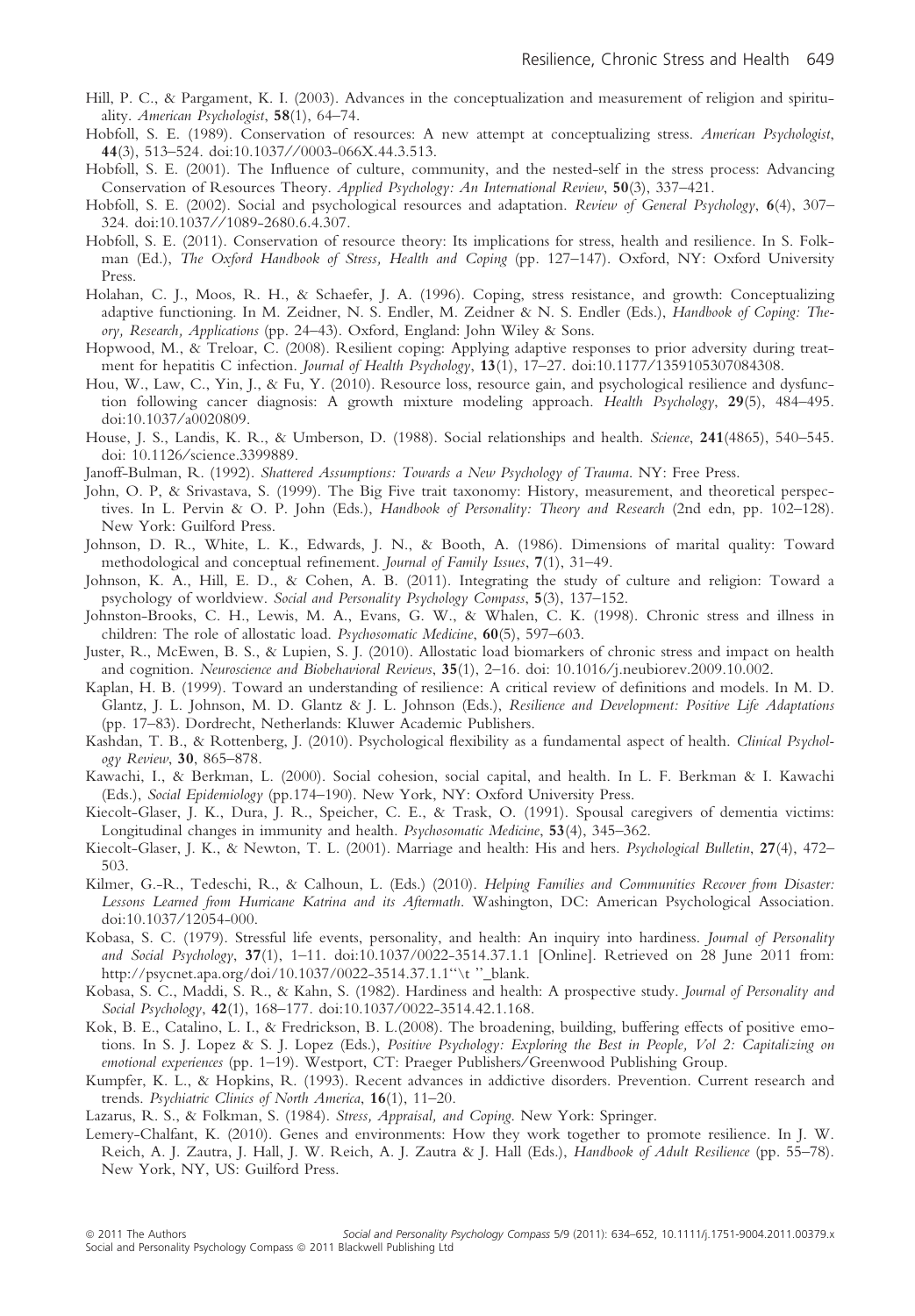- Lu, Q., Lu, M. C., & Dunkel-Schetter, C. (2005). Learning from success and failure in psychosocial intervention: An evaluation of low birth weight prevention trials. Journal of Health Psychology, 10(2), 185–195. doi: 10.1177 ⁄ 1359105305049763.
- Luthar, S. (Ed.) (2003). Resilience and Vulnerability: Adaptation in the Context of Childhood Adversities. New York, NY, US: Cambridge University Press.
- Luthar, S. S. (1993). Methodological and conceptual issues in research in childhood resilience. Journal of Child Psychology and Psychiatry,  $34(4)$ ,  $441-453$ .
- Luthar, S. S., Cicchetti, D., & Becker, B. (2000). The construct of resilience: A critical evaluation and guidelines for future work. Child Development, 71(3), 543–562. doi:10.1111 ⁄ 1467-8624.00164.
- Mäkikangas, A., Kinnunen, U., & Feldt, T. (2004). Self-esteem, dispositional optimism, and health: Evidence from cross-lagged data on employees. Journal of Research in Personality, 38(6), 556–575. doi:10.1016/j.jrp.2004.02.001.
- Marmot, M. (2003). Self esteem and health. British Medical Journal, 327(7415), 574–575. doi:10.1136/bmj. 327.7415.574.
- Martin, R. A. (2007). The Psychology of Humor: An Integrative Approach. Amsterdam, Netherlands: Elsevier.
- Masten, A. S. (2001). Ordinary magic: Resilience processes in development. American Psychologist, 56, 227–238. doi:10.1037 ⁄ ⁄ 0003-066X.56.3.227.
- Masten, A. S., Best, K. M., & Garmezy, N. (1990). Resilience and development: Contributions from the study of children who overcome adversity. Development and Psychopathology, 2(4), 425-444. doi:10.1017/ S0954579400005812.
- Masten, A. S., & Wright, M. O. (2010). Resilience over the lifespan: Developmental perspectives on resistance, recovery, and transformation. In J. W. Reich, A. J. Zautra & J. Hall (Eds.), Handbook of Adult Resilience (pp. 213–237). New York, NY, US: Guilford Press.
- Matthews, K., & Gallo, L. (2011). Psychological perspectives on pathways linking socioeconomic status and physical health. Annual Review of Psychology, 62, 501-530. doi:10.1146/annurev.psych.031809.130711.
- Mausbach, B., Patterson, T., Von Känel, R., Mills, P., Dimsdale, J., Ancoli-Israel, S. et al. (2007). The attenuating effect of personal mastery on the relations between stress and Alzheimer caregiver health: A five-year longitudinal analysis. Aging & Mental Health, 11(6), 637-644. doi:10.1080/13607860701787043.
- McEwen, B. S. (1998). Protective and damaging effects of stress mediators. The New England Journal of Medicine, 338(3), 171–179. doi:10.1056 ⁄ NEJM199801153380307.
- McEwen, B., & Stellar, E. (1993). Stress and the individual: Mechanisms leading to disease. Archives of Internal Medicine, 153(18), 2093-2101. doi:10.1001/archinte.153.18.2093.
- Mikulincer, M., & Shaver, P. R. (2007). Attachment in Adulthood: Structure, Dynamics, and Change. New York: Guilford Press.
- Miller, G. E., & Blackwell, E. (2006). Turning up the heat: Inflammation as a mechanism linking chronic stress, depression, and heart Disease. Current Directions in Psychological Science, 15(6), 269–272. doi:10.1111/j.1467-8721.2006.00450.x.
- Moffitt, T. E., Caspi, A., Rutter, M., & Silva, P. A. (2001). Sex Differences in Antisocial Behaviour: Conduct Disorder, Delinquency, and Violence in the Dunedin Longitudinal Study. New York, NY, US: Cambridge University Press. doi:10.1017 ⁄ CBO9780511490057.
- Moos, R. H., & Billings, A. G. (1982). Conceptualizing and measuring coping resources and processes. In L. Goldberger & S. Breznitz (Eds.), Handbook of Stress: Theoretical and Clinical Aspects (pp. 212–230). New York: Free Press.
- Moskowitz, J. T. (2010). Positive affect at the onset of chronic illness: Planting the seeds of resilience In S. Folkman (Ed.), The Oxford Handbook of Stress, Health and Coping (pp. 465–483). Oxford, NY: Oxford University Press.
- Mullings, L., & Wali, A. (2001). Stress and Resilience: The Social Context of Reproduction in Central Harlem. New York, NY: Kluwer Academic ⁄ Plenum Publishers.
- Neuman, B., & Fawcett, J. (Eds.) (2002). The Neuman Systems Model (4th edn). Upper Saddle River, NJ: Prentice Hall.
- Norris, F. H., Tracy, M., & Galea, S. (2009). Looking for resilience: Understanding the longitudinal trajectories of responses to stress. Social Science & Medicine, 68(12), 2190-2198. doi:10.1016/j.socscimed.2009.03.043.
- Ockenfels, M. C., Porter, L., Smyth, J., Kirschbaum, C., Hellhammer, D. H., & Stone, A. A. (1995). Effect of chronic stress associated with unemployment on salivary cortisol: Overall cortisol levels, diurnal rhythm, and acute stress reactivity. Psychosomatic Medicine, 57(5), 460–467.
- O'Leary, V., & Ickovics, J. R. (1995). Resilience and thriving in response to challenge: An opportunity for a paradigm shift in women's health. Women's Health, 1, 121–142.
- Ong, A. D., Bergeman, C. S., Bisconti, T. L., & Wallace, K. A. (2006). Psychological resilience, positive emotions, and successful adaptation to stress in later life. Journal of Personality and Social Psychology, 91(4), 730–749. doi:10.1037 ⁄ 0022-3514.91.4.730.
- Pakenham, K. I., & Cox, S. (2009). The dimensional structure of benefit finding in multiple sclerosis and relations with positive and negative adjustment: A longitudinal study. Psychology & Health, 24(4), 373-393. doi: 10.1080 ⁄ 08870440701832592.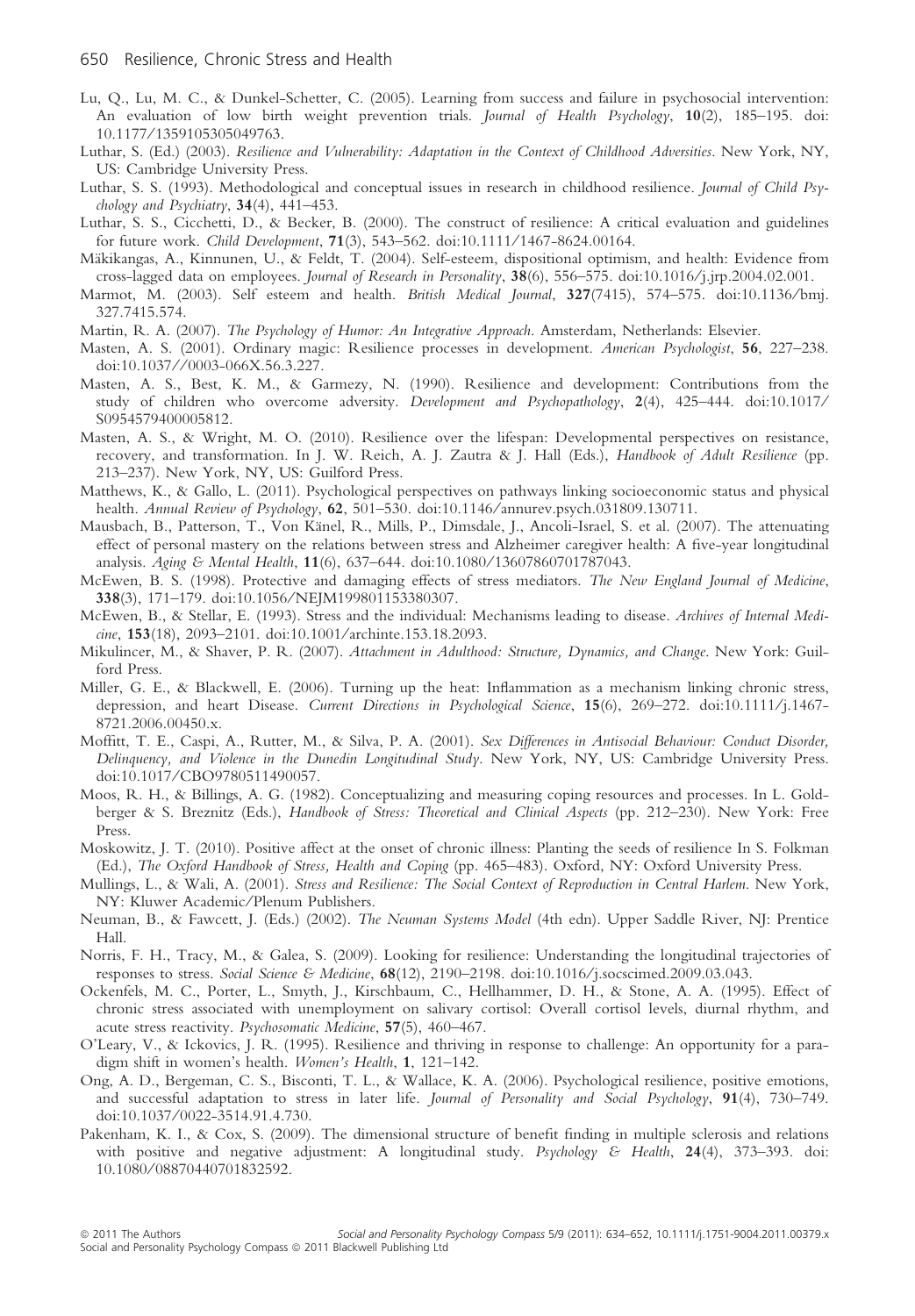- Park, C. L., Chmielewski, J., & Blank, T. O. (2010). Post-traumatic growth: Finding positive meaning in cancer survivorship moderates the impact of intrusive thoughts on adjustment in younger adults. Psycho-Oncology, 19(11), 1139–1147. doi:10.1002/pon.1680.
- Pietromonaco, P. R., Uchino, B., & Dunkel Schetter, C. (forthcoming). Close relationship processes and health: Implications of attachment theory for health and disease. Health Psychology.
- Powell, L. H., Lovallo, W. R., Matthews, K. A., Meyer, P., Midgley, A. R., Baum, A. et al. (2002). Physiologic markers of chronic stress in premenopausal, middle-aged women. Psychosomatic Medicine, 64(3), 502–509.
- Proulx, C. M., Helms, H. M., & Buehler, C. (2007). Marital quality and personal well-being: A meta-analysis. Journal of Marriage and the Family, 69, 576–593.
- Pudrovska, T., Schieman, S., Pearlin, L., & Nguyen, K. (2005). The sense of mastery as a mediator and moderator in the association between economic hardship and health in late life. Journal of Aging & Health,  $17(5)$ , 634–660. doi: 10.1177 ⁄ 0898264305279874.
- Rafaeli, E., & Hiller, A. (2010). Self-complexity: A source of resilience? In J. Reich, A. Zautra & J. Hall (Eds.), Handbook of Adult Resilience (pp. 171–192). New York, NY: Guilford Press.
- Reich, J., Zautra, A., & Hall, J. (Eds.) (2010). Handbook of Adult Resilience. New York, NY: Guilford Press.
- Richman, L., Kubzansky, L., Maselko, J., Kawachi, I., Choo, P., & Bauer, M. (2005). Positive emotion and health: Going beyond the negative. Health Psychology, 24(4), 422-429. doi:10.1037/0278-6133.24.4.422.
- Rini, C. K., Dunkel Schetter, C., Wadhwa, P. D., & Sandman, C. A. (1999). Psychological adaptation and birth outcomes: The role of personal resources, stress, and sociocultural context in pregnancy. Health Psychology, 18, 333–345.
- deRoon-Cassini, T. A., Mancini, A. D., Rusch, M. D., & Bonanno, G. A. (2010). Psychopathology and resilience following traumatic injury: A latent growth mixture model analysis. Rehabilitation Psychology, 55(1), 1–11. doi: 10.1037 ⁄a0018601.
- Rutter, M. (1985). Resilience in the face of adversity: Protective factors and resistance to psychiatric disorder. British Journal of Psychiatry, 147, 598–611.
- Rutter, M. (1996). Stress research: Accomplishments and tasks ahead. In R. J. Haggerty, L. R. Sherrod, N. Garmezy & M. Rutter (Eds.), Stress, Risk, and Resilience in Children and Adolescents: Processes, Mechanisms, and Interventions (pp. 354–385). New York, NY: Cambridge University Press.
- Rutter, M. (2006). Implications of resilience concepts for scientific understanding. Annals of the New York Academy of Science, 1094, 1–12. doi:10.1196 ⁄annals.1376.002.
- Rutter, M., & Silberg, J. (2002). Gene-environment interplay in relation to emotional and behavioral disturbance. Annual Review of Psychology, 53(1), 463–490. doi:10.1146 ⁄annurev.psych.53.100901.135223.
- Ryff, C. D. (1985). Adult personality development and the motivation for personal growth. In D. Kleiber & M. Maehr (Eds.), Advances in Motivation and Achievement: Motivation and Adulthood (Vol. 4, pp. 55–92). Greenwich, CT: JAI Press.
- Ryff, C. D. (1989). Happiness is everything, or is it? Explorations of the meaning of psychological well-being Journal of Personality and Social Psychology, 57, 1069–1081.
- Ryff, C. D. (1995). Psychological well being in adult life. Current Directions in Psychological Science, 4, 99–104.
- Ryff, C. D., & Singer, B. (2003). Thriving in the face of challenge: The integrative science of human resilience. In F. Kessel, P. L. Rosenfield & N. B. Anderson (Eds.), Expanding the Boundaries of Health and Social Science: Case Studies in Interdisciplinary Innovation (pp. 181–205). New York, NY, US: Oxford University Press.
- Ryff, C. D., & Singer, B. (2008). Thriving in the face of challenge: The integrative science of human resilience; Postscript. In F. Kessel, P. L. Rosenfield, N. B. Anderson, F. Kessel, P. L. Rosenfield & N. B. Anderson (Eds.), Interdisciplinary Research: Case Studies from Health and Social Science (pp. 198–227). New York, NY, US: Oxford University Press.
- Ryff, C. D., Singer, B., & Palmersheim, K. A. (2004). Social inequalities in health and well-being: The role of relational and religious protective factors. In O. G. Brim, C. D. Ryff & R. C. Kessler (Eds.), A Portrait of Midlife in the U.S. (pp. 90–123). Chicago: University of Chicago Press.
- Sabogal, F., Marin, G., Otero-Sabogal, R., Marin, B., & Perez-Stable, E. J. (1987). Hispanic familism and acculturation: What changes and what doesn't? Hispanic Journal of Behavioral Sciences, 9, 397–412.
- Sarason, B. R., Pierce, G. R., & Sarason, I. G. (Eds.) (1990). Social Support: An Interactional View. Oxford, England: John Wiley & Sons.
- Schulz, R., & Beach, S. R. (1999). Caregiving as a risk factor for mortality: The caregiver health effects study. Journal of the American Medical Association, 282(23), 2215-2219. doi:10.1001/jama.282.23.2215.
- Schwartz, C. E., Peng, C., Lester, N., Daltroy, L., & Goldberger, A. L. (1998). Self-reported coping behavior in health and disease: Assessment with a card sort game. Behavioral Medicine, 24(1), 41-44. doi:10.1080/ 08964289809596380.
- Seery, M. D., Holman, E. A., & Silver, R. C. (2010). Whatever does not kill us: Cumulative lifetime adversity, vulnerability, and resilience. Journal of Personality and Social Psychology, 99(6), 1025–1041.
- Segerstrom, S. C. (2007). Optimism and resources: Effects on each other and on health over 10 years. Journal of Research in Personality, 41(4), 772–786.